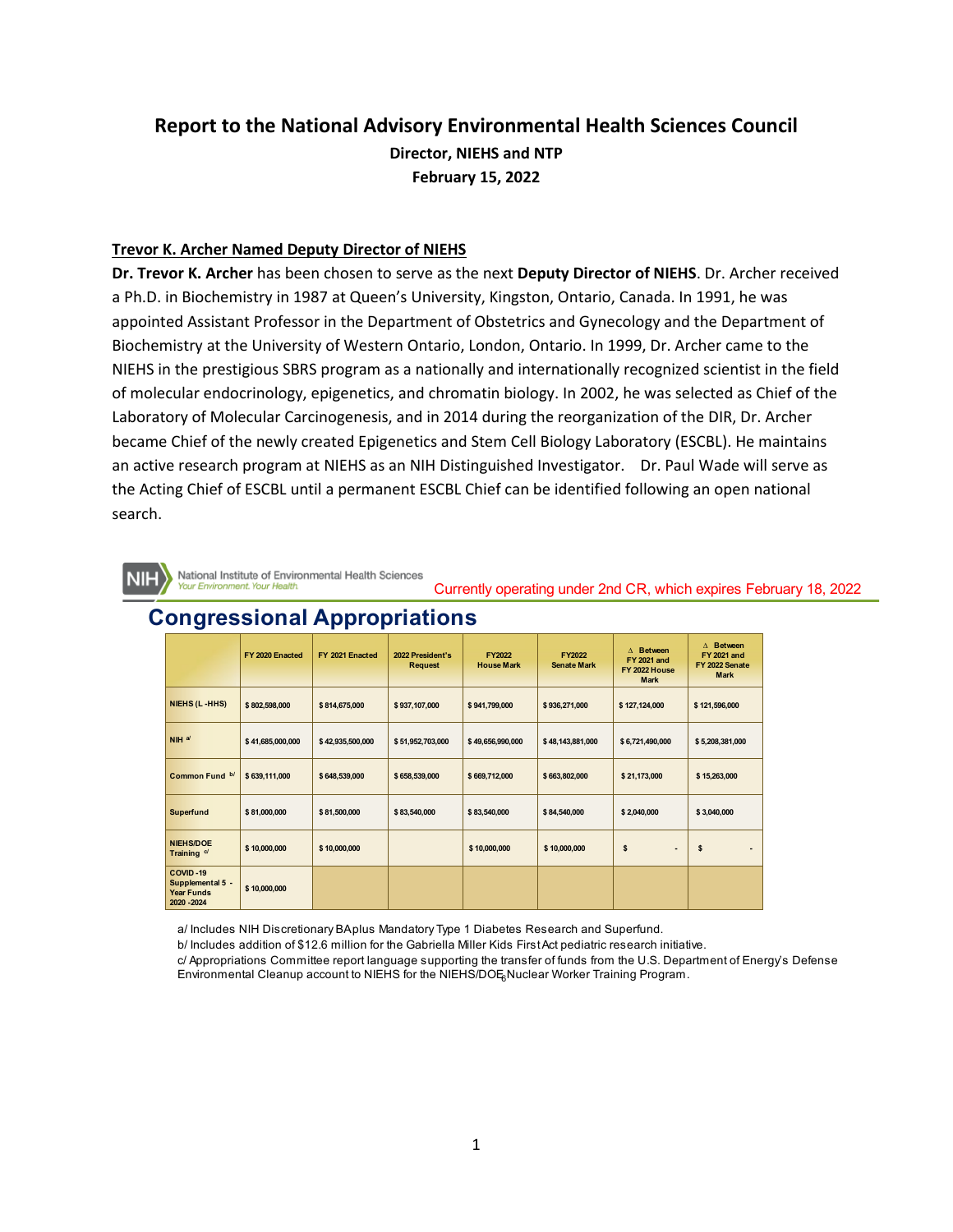## **LEGISLATIVE REPORT: 117th CONGRESS (2021-2022): APPROPRIATIONS:**

#### **Currently under second Continuing Resolution**

On September 30<sup>th</sup>, 2021, the Senate (65 - 35) and the House (254 – 175) passed H.R. 5305, Extending Government Funding and Delivering Emergency Assistance Act (first Continuing Resolution), which continued funding for the federal government through Dec. 3, 2021. The bill was signed into law (P.L. 117-43) by President Biden that evening, averting a government shutdown. The bill also provided nearly \$35 billion in aid to disaster victims and relocation assistance for Afghan refugees who helped the U.S. government during the war in Afghanistan, as well as \$2.5 billion to help care for unaccompanied migrant children. **Of note to NIH:** Division A, Section 139 makes available through FY 2022 all NIH multiyear grants that were obligated through FY2016.

On December 2, 2021, the House (vote of 221-212) and Senate (vote of 69-28) passed the second continuing resolution (H.R. 6119) funding the government through February 18, 2021 at current funding levels (with minimal exception). President Biden signed the measure into law on December 3, 2021. Prior to the vote on the CR, the Senate voted 48-50 to reject an amendment from a group of Republican conservatives to bar funding to implement a new private sector vaccine mandate as well as requirements for federal employees, federal contractors, health care workers and the military.

Congress now needs to pass another CR or some/all of the 12 FY22 appropriations bills by midnight on February 18 in order to keep the government running. As of this writing, we expect talks to resume on the FY22 budget in early to mid-February before the February 18<sup>th</sup> deadline.

#### **Remaining FY2022 Senate Appropriations Bills**

The Senate Appropriations Committee released their versions of the remaining nine FY22 Appropriations bills on October 18, 2021, but they do not plan to markup with the bills. The Senate and the House Appropriations Chairs and Ranking Members started negotiations for the full year FY22 Appropriations, but there was not an agreement on differences between defense and nondefense spending and policy riders. It is looking more likely there will be another CR for an unknown time period if the Majorities and Minorities of both chambers can't resolve their differences by the Dec. 3<sup>rd</sup> deadline.

#### **Quick summary House vs. Senate vs. President's Budget for Labor-HHS NIEHS Appropriations:**

- The Senate FY22 mark has NIEHS at \$936,271,000 for FY22 with \$100 million for Climate Change (+\$121,596,000 from FY21).
- The House FY22 mark has NIEHS at \$941,799,000 with \$100 million for Climate Change (+\$127,124,000 from FY21).
- The President's FY22 Budget had NIEHS for FY22 at \$937,107,000.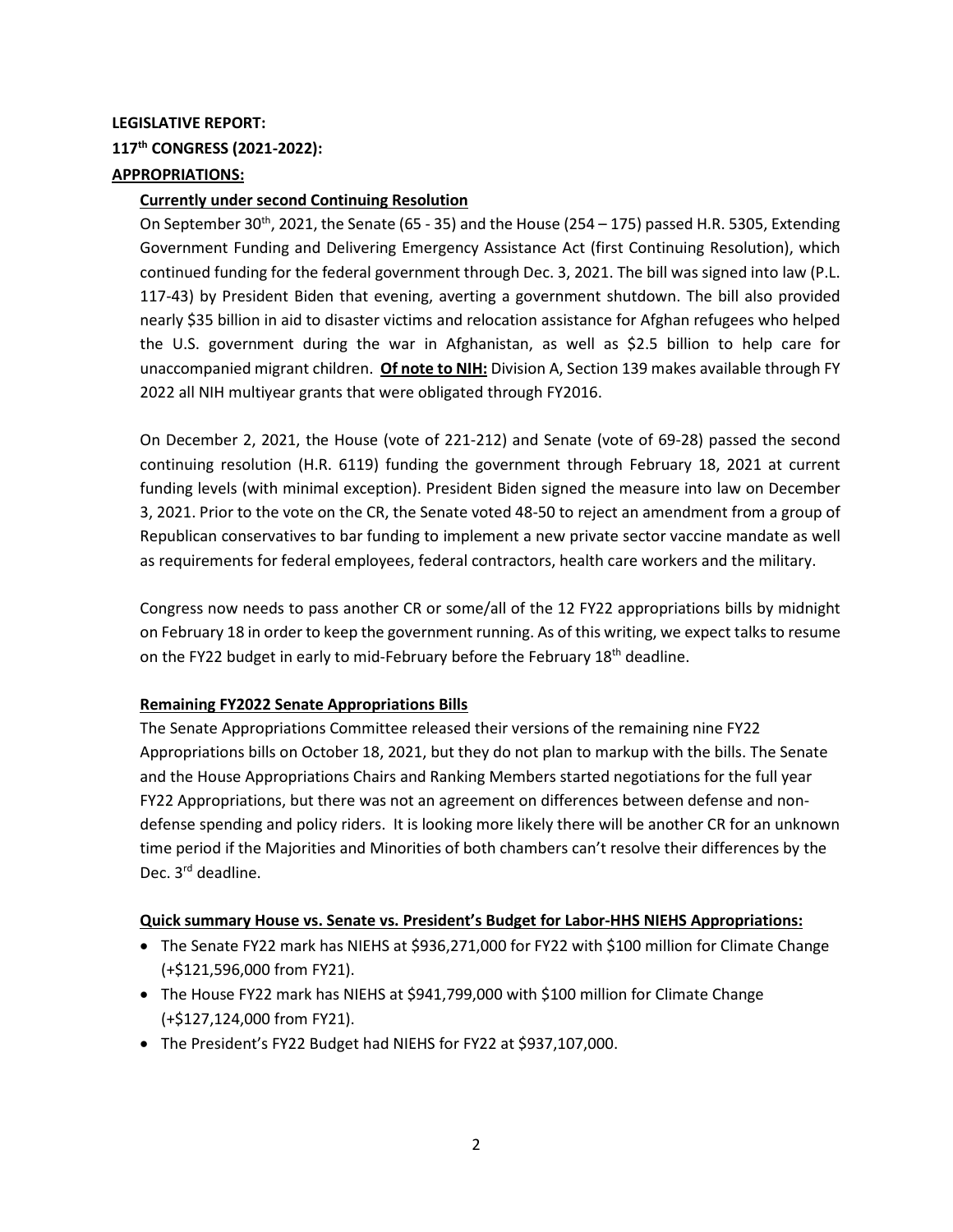## **Quick summary House vs. Senate vs. President's Budget for Interior and Environment FY22 NIEHS Appropriations for Superfund-related Programs:**

- The Senate FY22 mark has NIEHS at \$84,540,000 (+ \$3,040,000 from FY21).
- The House FY22 mark has NIEHS at \$83,540,000 (+ \$2,040,000 from FY21).
- The President's FY22 Budget had NIEHS for FY22 at \$83,540,000.

### **Senate Appropriations Committee's FY22 Labor-HHS bill language for NIEHS (**[pg. 72](https://www.appropriations.senate.gov/download/lhhsfy2022_final)**):**

"NATIONAL INSTITUTE OF ENVIRONMENTAL HEALTH SCIENCES

For carrying out section 301 and title IV of the PHS Act with respect to environmental health sciences, \$936,271,000."

## **Senate Appropriations Committee's FY22 Interior and Environment bill language for NIEHS Superfund-related Programs (**[pg. 134](https://www.appropriations.senate.gov/imo/media/doc/INTFY2022_Final.PDF)**):**

"NATIONAL INSTITUTES OF HEALTH

NATIONAL INSTITUTE OF ENVIRONMENTAL HEALTH SCIENCES

For necessary expenses for the National Institute of Environmental Health Sciences in carrying out activities set forth in section 311(a) of the Comprehensive Environmental Response, Compensation, and Liability Act of 1980 (42 U.S.C. 9660(a)) and section 126(g) of the Superfund Amendments and Reauthorization Act of 1986, \$84,540,000."

## **Senate Appropriations Committee's FY22 Labor-HHS Explanatory Statement (**[pgs. 127-128](https://www.appropriations.senate.gov/imo/media/doc/LHHSREPT_FINAL2.PDF)**) for NIEHS:**

"NATIONAL INSTITUTE OF ENVIRONMENTAL HEALTH SCIENCES

| The Committee recommendation includes \$936,271,000 for the National Institute of Environmental |  |  |  |  |  |
|-------------------------------------------------------------------------------------------------|--|--|--|--|--|
| Health Sciences [NIEHS].                                                                        |  |  |  |  |  |

*Climate Change Research*.—The Committee provides an increase of \$100,000,000, consistent with the fiscal year 2022 budget request, for NIEHS to support research on the impact of climate change on human health.

*Parkinson's Disease [PD]*.—Research suggests that PD is caused by a combination of genetic and environmental factors. Agricultural exposure to pesticides, including herbicides, has been associated with an increased risk of developing the disease, yet other exposures common to soldiers, firefighters, first responders and others, such as burn pits, insecticides, solvents and heavy metals, need to be explored or should be considered. The Committee urges NIEHS to expand its research and collaborate with appropriate partners to understand effects of these chemicals on PD development and progression. Research should include fundamental approaches to identify other environmental triggers and to understand the expression of PD traits that result from the interplay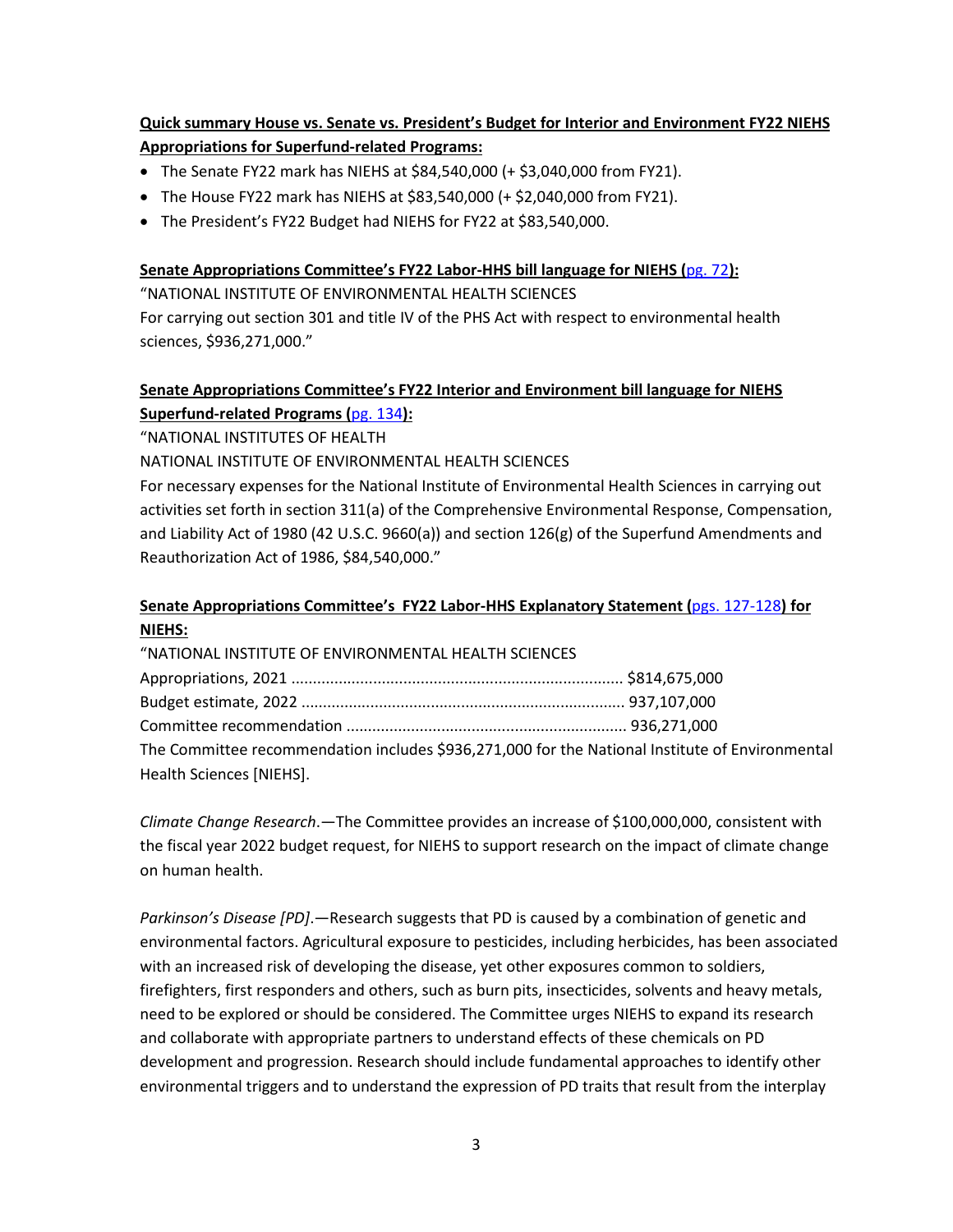of genes and environment to advance the development of individualized precision environmental health strategies to prevent and treat PD. The Committee requests an update on these activities in the fiscal year 2023 CJ."

## **Additional Language** *directed at NIEHS* **with other ICs in the NIH Portion of Senate FY22 Appropriations Explanatory Statement** *included the topics of:*

- ALS Research Coordination and Acceleration,
- Gene-Environment Interactions in Neurodegenerative Disorders in the Diverse Populations of African Americans and Latinos, and
- The HEALthy Brain and Child Development [HBCD] Study

## **Senate Appropriations FY22 Interior and Environment Explanatory Statement (**[pgs. 122-123](https://www.appropriations.senate.gov/imo/media/doc/INTRept_FINAL.PDF)**) for NIEHS Superfund-related Programs:**

"NATIONAL INSTITUTES OF HEALTH

## NATIONAL INSTITUTE OF ENVIRONMENTAL HEALTH SCIENCES

The National Institute of Environmental Health Sciences [NIEHS], an agency within the National Institutes of Health, was authorized in section 311(a) of the Comprehensive Environmental Response, Compensation, and Liability Act of 1980, as amended (Public Law 115–141), to conduct multidisciplinary research and training activities associated with the Nation's Hazardous Substance Superfund program. Section 126(g) of the Superfund Amendments and Reauthorization Act of 1986 (Public Law 99–499) authorizes the National Institute of Environmental Health Sciences to conduct training and education of workers who are or may be engaged in activities related to hazardous waste removal or containment or emergency response.

The bill provides \$84,540,000 for the operations of the National Institute of Environmental Health Sciences account, \$3,040,000 above the enacted level and \$1,000,000 above the budget request. The Committee continues the \$2,000,000 provided in fiscal year 2021 as base funds in fiscal year 2022 to further the Institute's work on PFAS and other contaminants of emerging concern. The Institute both leads and supports significant research on PFAS that will result in better remediation outcomes. Further, of the funds provided, not less than \$1,750,000 shall be to support risk reduction for Native Americans to hazardous metals mixtures from abandoned uranium mine waste. The Committee appreciates the contributions of the Worker Training Program [WTP] and encourages the Institute to prioritize resources and support for this program. The Committee appreciates the contributions of the WTP's supplemental projects during the COVID–19 pandemic in helping protect hospital employees, emergency first responders, and other front-line workers at high risk of exposure."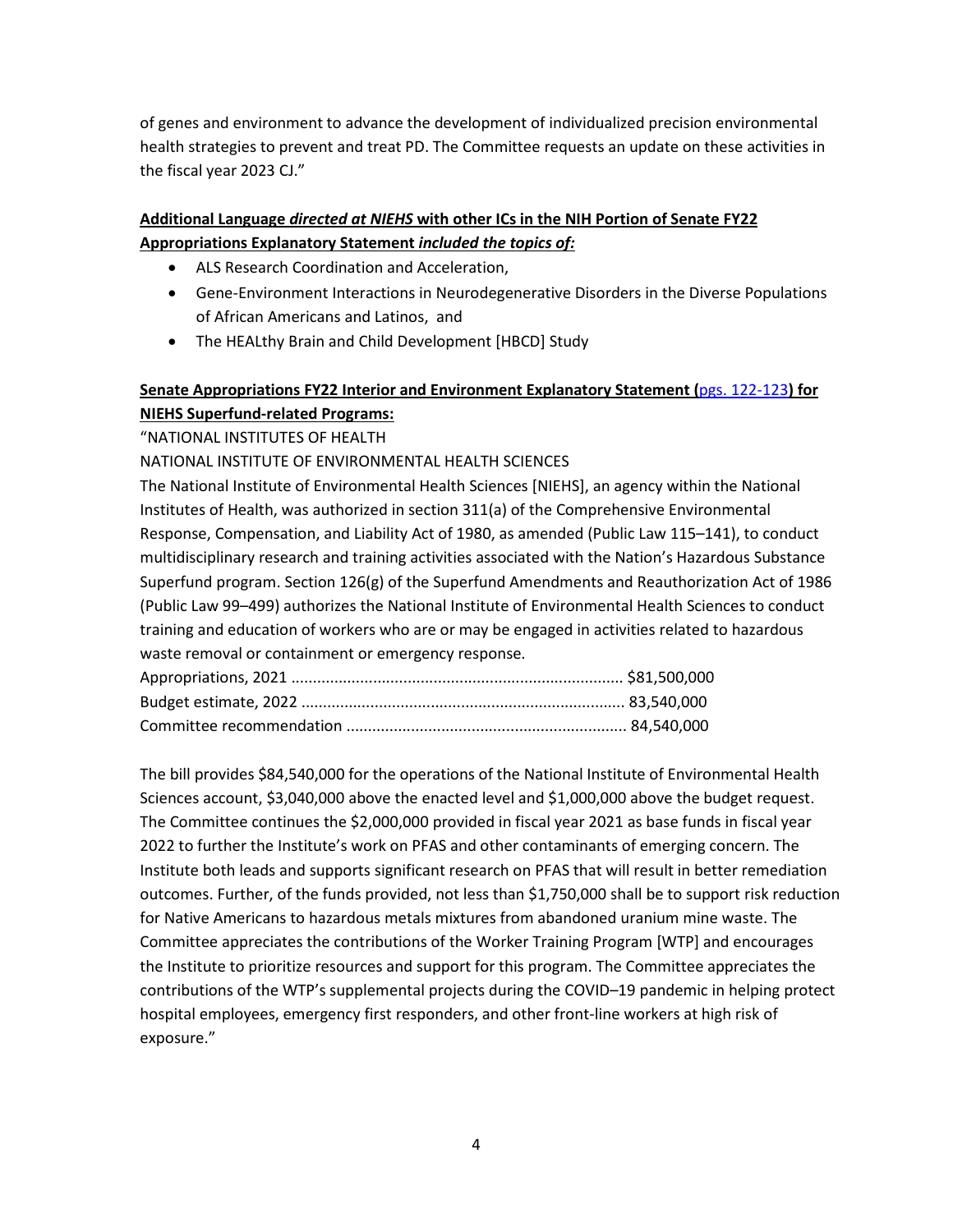#### **New Debt Ceiling Signed into law**

On Dec. 7<sup>th</sup>, 2021, the House voted on the bill (S. 610) to pave the way to raise the U.S. Debt Ceiling with a simple majority vote in the Senate by a vote of 222 to 212. The bill also delays Medicare and other program cuts that otherwise would be triggered on Jan. 1. With a vote of 64-36 on Dec. 9th, the Senate voted to limit debate on S. 610, the measure that sets up a process to provide a temporary loophole that will allow the Senate to pass a separate bill that will provide for a debt limit increase with only 51 votes, and limits debate on the measure to just 10 hours. The final vote occurred on S. 610 and it passed with a vote of 59-35 in the Senate. The President signed the bill into law shortly after.

With the procedure bill passed, the Senate (vote of 50-49) and House (vote of 221-209) passed the joint resolution debt limit bill (SJ Res. 33) on Dec. 14<sup>th</sup>, 2021. This bill increases the statutory debt ceiling by \$2.5 trillion, which is expected to last past the midterm elections and into 2023.

#### **CONGRESSIONAL BRIEFINGS:**

#### **PFAS Briefing to House Science, Space and Technology**

On November 30, 2021, Dr. Brian Berridge and NIEHS PFAS SMEs briefed the House Science, Space and Technology Majority and Minority Staff on NIEHS PFAS Research and Development, as well as Inter-Agency Coordination activities related to PFAS. Dr. Berridge presented NTP and DERT's research and activities to the staffers. The presentation was well received. Dr. Berridge, Dr. Henry and Dr. Weis were able to elaborate on the newly formed interagency Joint Subcommittee for Environment, Innovation and Health and the PFAS Strategy team that is just getting off the ground as well. The House science staff asked questions on how we differentiate between different PFAS compounds and their associated health effects, and how and if Congress can help with encouraging more interagency collaborations, calling for research areas that have been overlooked or STEM workforce issues. Participants on Zoom briefing-- For NIEHS: Dr. Brian Berridge, Dr. Chris Weis, Dr. Scott Masten, Dr. Kim Gray, Dr. Heather Henry, Dr. Mary Wolfe and April Bennett; From HHS ASL: Anne Tatem; From NIH OLPA: Larry Lohmann and Essence Motley; From the House Committee on Science, Space and Technology: Priyanka Hooghan (Majority Staff), Courtney Fogwell (Majority Staff), Evan Brooks (Majority Staff), Dahlia Sokolov (Majority Staff), Ben Berger (Majority Staff), Daniel Dziadon (Minority Staff), and Megan McKeown (Minority Staff).

#### **House Interior and Environment Subcommittee Majority Briefing**

On January 18, 2021, Dr. Woychik briefed the new House majority staffer of the Interior, Environment, and related agencies Appropriations Subcommittee on NIEHS's Superfund related activities. After the overview of activities and updates of WTP and SRP, Ms. Erickson asked questions of Dr. Woychik. She was interested in where our grantees were located, our work with Native Americans, and our current spending with the WTP's COVID supplemental. Participants on the Zoom briefing---NIEHS Attendees: Dr. Woychik, April Bennett; NIH Attendees: Larry Lohmann (NIH OLPA), Morgan Brand (NIH OLPA) and Michael Robinson (NIH OLPA); HHS ASFR: Janai Hollinger; and House I&E Staff: Janet Erickson.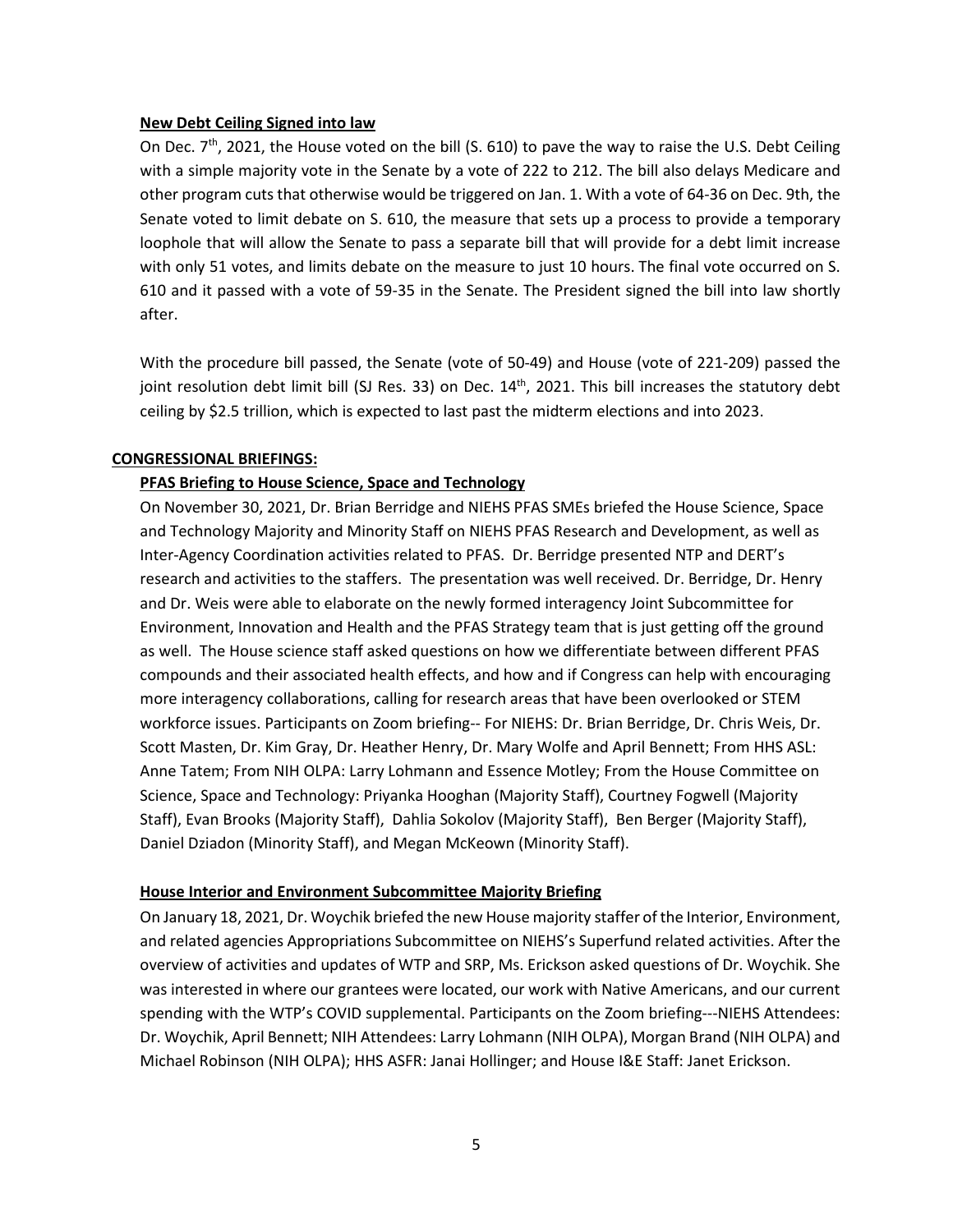#### **CONGRESSIONAL HEARING:**

#### **PFAS Hearing in the House Science, Space and Technology Committee**

On Dec. 7<sup>th</sup>, 2021, the House Science's Subcommittees on Environment and Research and Technology held a hearing entitled "Forever Chemicals: Research and Development for addressing the PFAS Problem." Two of our NIEHS grantees, Dr. Elsie Sunderland, Gordan McKay Professor of Environmental Chemistry, Harvard John A. Paulson School of Engineering and Applied Sciences, Harvard T.H. Chan School of Public Health and [Dr. Peter Jaffé](https://science.house.gov/download/jaffe-testimony), Professor, Department Civil and Environmental Engineering, Princeton University were witnesses for the hearing. Additional witnesses were: [Ms. Amy Dindal,](https://science.house.gov/download/dindal-testimony) Director of Environmental Research and Development, Battelle Memorial Institute, and [Ms. Abigail Hendershott](https://science.house.gov/download/hendershott-testimony), Executive Director, Michigan PFAS Action Response Team (MPART). The witnesses provided their knowledge of the current state of per- and polyfluoroalkyl substances (PFAS) and where each felt future actions should be focused. Each of the subcommittee Congressional members took the opportunity to ask the witnesses about current understanding and gaps in understanding about PFAS, what research needs to be done, and how to move forward to address the remediation of PFAS. NIEHS PFAS SMEs briefed the committee on Nov. 30 to help educate Congressional staff prior to the hearing. The archived video footage and written testimonies from the hearing can be found here: [https://science.house.gov/hearings/forever](https://science.house.gov/hearings/forever-chemicals-research-and-development-for-addressing-the-pfas-problem)[chemicals-research-and-development-for-addressing-the-pfas-problem.](https://science.house.gov/hearings/forever-chemicals-research-and-development-for-addressing-the-pfas-problem)

#### **LEGISLATION:**

#### **FY 2022 National Defense Authorization Act (NDAA)**

[S. 1605,](https://www.bgov.com/us_legislation/6937628077585072130) the fiscal 2022 National Defense Authorization Act, was passed in the House with an amendment (which included the compromise language between the chambers) by a vote of 363-70 on December 7th. On December  $15<sup>th</sup>$ , the Senate passed the compromise bill by a vote of 88 – 11. The bill was signed into law by the President on December  $27<sup>th</sup>$ , 2021.

#### *Provisions of interest for NIEHS on PFAS, Burn pits, and AFFF (pgs. 100-110):*

- The Defense Department must establish an internal task force to address the effects of PFAS released from DOD activities. Task force duties would include monitoring the health aspects of exposure to PFAS, coordinating within DOD to mitigate the effects of a release of PFAS substances, and identifying and funding the procurement of an effective alternative for firefighting foam without PFAS.
- Within two years of the FY22 NDAAS's enactment, DOD must test for per- and polyfluoroalkyl substances (PFAS) at all U.S. military bases and National Guard facilities that were identified, as of March 31, to have PFAS releases. Testing (using methods validated by EPA for PFAS in drinking water) would determine whether the facility has been contaminated or caused contamination outside the base, as well as if additional environmental actions are necessary.
- Extends for two years, through fiscal 2023, the authorization for a CDC ATSDR study on the health effects of PFAS in drinking water.
- DOD must prohibit burning PFAS and aqueous film-forming foam (AFFF), which contains PFAS, until the department issues guidance from the Environmental Protection Agency (EPA) on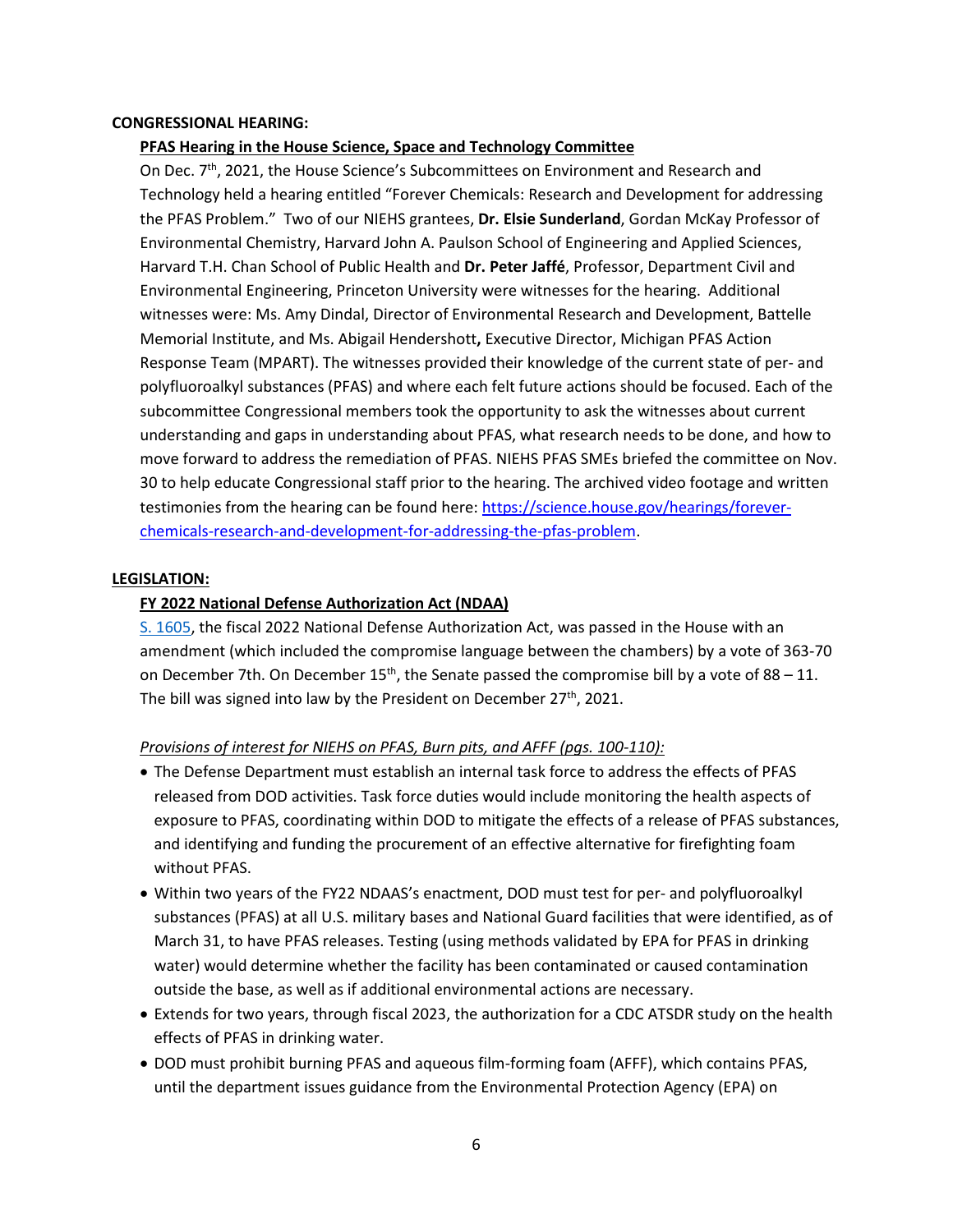disposing the materials or when EPA publishes a final rule on the issue. The fiscal 2020 defense authorization [\(Public Law 116-92\)](https://www.bgov.com/us_legislation/6701545000824209416) required the phaseout of the foam, which contains PFAS. Also, DOD would need to report to Congress annually (for FY23-FY26) about: total amount of covered materials incinerated, location and facility where they were incinerated, recommendations for the safe storage of PFAS and PFAS-containing materials prior to destruction and disposal.

- DOD must issue guidance on preventing and mitigating spills of AFFF.
- The FY22 NDAA also:
	- **Requires DOD to disclose the results of tests it conducts for PFAS on military sites.**
	- **PED EXECTS DOD TO report on PFAS remediation efforts at 50 specified military bases and** National Guard locations.

### **Science Advances**

## *DIR*

Li H, Bradbury JA, Edin ML, Graves JP, Gruzdev A, Cheng J, Hoopes SL, DeGraff LM, Fessler MB, Garantziotis S, Schurman SH, Zeldin DC. 2021. sEH promotes macrophage phagocytosis and lung clearance of Streptococcus pneumoniae*. J Clin Invest* 131(22):e129679.

### *DERT*

Hu X, Walker DI, Liang Y, Smith MR, Orr ML, Juran BD, Ma C, Uppal K, Koval M, Martin GS, Neujahr DC, Marsit CJ, Go YM, Pennell KD, Miller GW, Lazaridis KN, Jones DP. 2021. A scalable workflow to characterize the human exposome. *Nat Commun* 12(1):5575.

#### *DNTP*

Holmgren SD, RR Boyles, RD Cronk, CG Duncan, RK Kwok, RM Lunn, KC Osborn, AE Thessen and CP Schmitt. Catalyzing knowledge-driven discovery in environmental health sciences through a communitydriven harmonized language. *Int J Environ Res Public Health* (2021) 18(17), 8985.

## *2021 Papers of the Year*

The January 2022 issue of the Environmental Factor features the 2021 Papers of the year. These are 35 of the best papers out of 3942 papers published by NIEHS researchers and grantees selected by institute leaders. The publications cover a broad range of topics from metals in e-cigarettes to DNA repair. A complete list of the publications can be found at [https://factor.niehs.nih.gov/2022/1/papers/papers-of](https://factor.niehs.nih.gov/2022/1/papers/papers-of-the-year/index.htm)[the-year/index.htm.](https://factor.niehs.nih.gov/2022/1/papers/papers-of-the-year/index.htm)

## **Climate Change and Health Initiative**

The concept clearance for this NIH Climate Change and Health initiative was presented at a special session of the NAEHSC on November 29, 2021. Since then, several efforts have been underway:

- Dr. Anthony Fauci, Director of NIAID, has appointed Dr. Lee Hall to join the CCH Steering Committee to provide input on the initiative
- New subcommittees are being stood up including: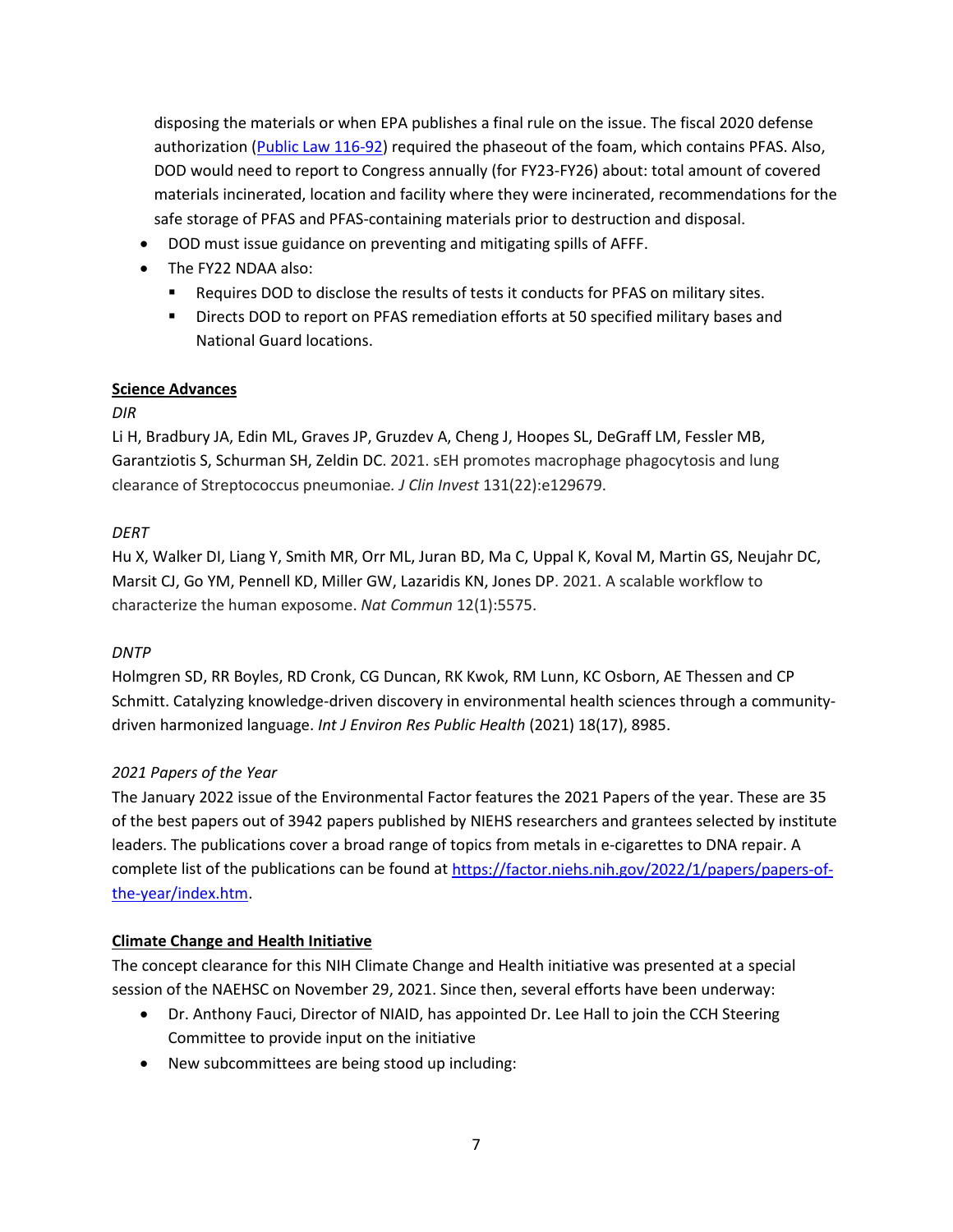- $\circ$  the progress, evaluation, and measures committee which will be developing long term evaluation metrics and plans;
- $\circ$  the review team which will be discussing details of the review process and includes the Center for Scientific Review and multiple IC's
- $\circ$  the FOA writing teams which are working hard to write the funding announcements and NOSI's that the program hopes to release
- $\circ$  the Global Research and Partnerships subcommittee which is coordinating with partners to provide a global lens to the climate and health research.

The NIH Wide Group held a webinar on February 9, 2022, hosted by NIMHD, featuring Dr. Robert Bullard from Texas Southern University. The webinar, titled "why Climate Change is a Health Threat," discussed how people of color and low-income households have contributed least to the climate crisis but are more greatly affected. The next webinar in the series is scheduled for February 22, 2022.NHLBI is hosting Dr. Jonathan Samet and Dr. Tami Bond from the University of Colorado School of Public Health. The webinar is titled "Climate Change, Air Pollution, and Health: What Lies Ahead." Registration for the event is required and can be found at

[https://nih.zoomgov.com/webinar/register/WN\\_\\_IIErxGFR3Krr\\_bn206Ldw.](https://nih.zoomgov.com/webinar/register/WN__IIErxGFR3Krr_bn206Ldw)

In addition to the Steering Committee and Working Group Efforts, staff from the CCH Initiative and NIEHS have been actively participating in many climate change and health related discussions and external committees, such as the Burroughs Wellcome Fund/National Academies workshop in November and the NCATS meeting, "Climate Change and Human Health (C2H2) Through a Translational Science Lens" held on February 10, 2022.

Staff are actively participating in notable committees such as the HHS office of Climate Change and Health Equity Coordination Committee. NIEHS and CCH Initiative staff remain part of the Interagency Crosscutting Group on Climate Change and Human Health (CCHHG) at the US Global Change Research Program. The NIH CCH Initiative Working Group meetings recently featured notable speakers including Alison Crimmins, the Director of the USGCRP 5<sup>th</sup> National Climate Assessment, and Paul Schram and Ben Beard from the CDC Agency-wide Climate and Health Task Force.

#### **Report on Carcinogens**

The U.S. Department of Health and Human Services released the 15<sup>th</sup> Report on Carcinogens (RoC) on December 21, 2021. The RoC is a congressionally mandated, science-based public health document that the National Toxicology Program (NTP) prepares for the HHS Secretary. The cumulative report now includes 256 substances that are known or reasonably anticipated to cause cancer in humans. Publication of the RoC represents and important government activity towards improving public health.

The 15<sup>th</sup> RoC contains eight new substances:

• *Helicobacter pylori*: known to be a human carcinogen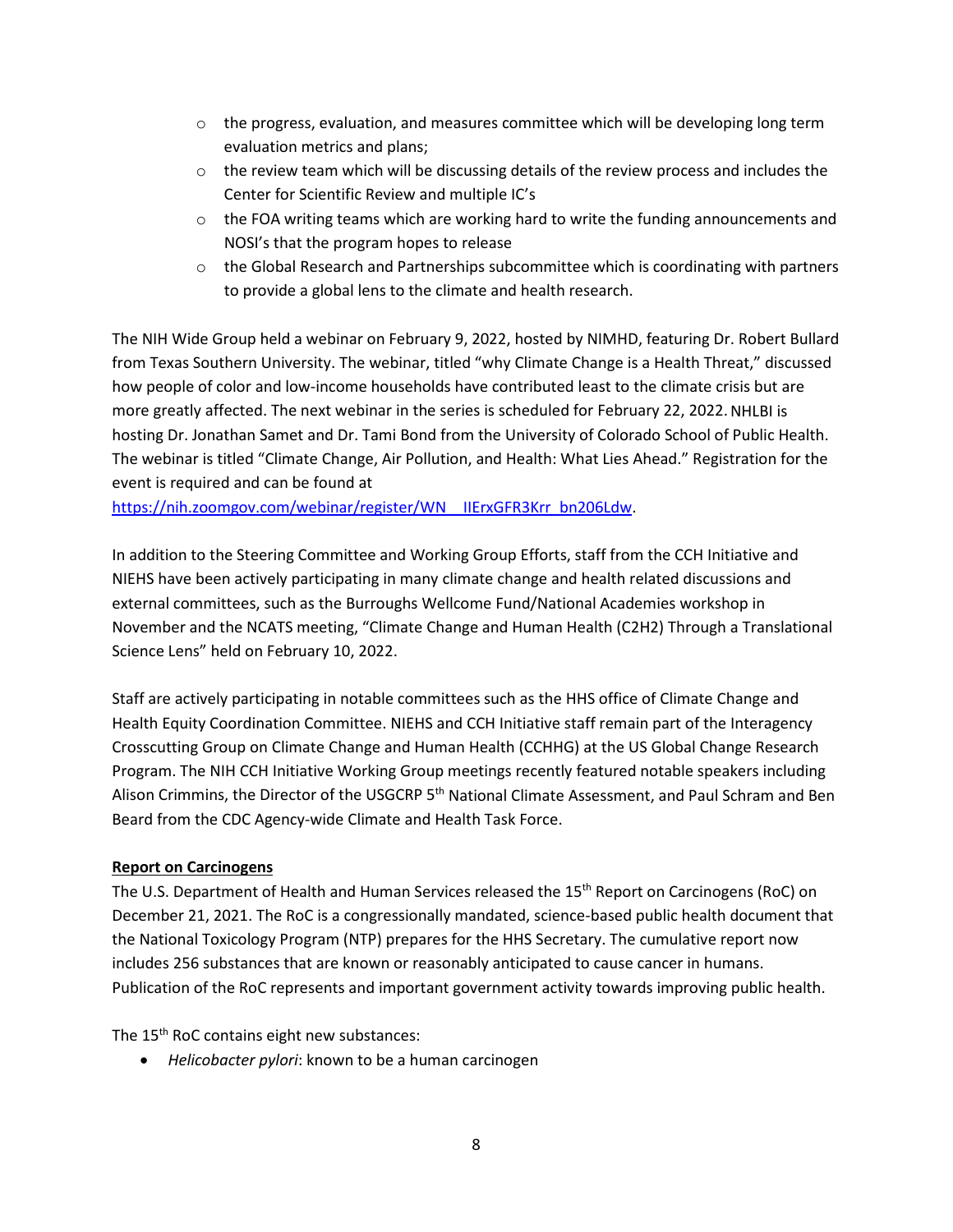*H. pylori* is a bacterium that colonizes in the stomach and causes gastritis and peptic ulcers. There is evidence of person to person spread, especially among families. *H. pylori* causes stomach cancer in humans.

- Antimony trioxide: reasonably anticipated to be a human carcinogen Antimony trioxide is primarily used as a component of flame retardants in plastics, textiles, and other consumer products. The highest exposure occurs among workers who produce the substance or use it to make flame retardants. Studies have found lung and other tumors in rodents exposed to antimony trioxide.
- Six Haloacetic acids (HAAs) found as water disinfection by-products: reasonably anticipated to be a human carcinogen
	- o bromochloroacetic acid
	- o bromodichloroacetic acid
	- o chlorodibromoacetic acid
	- o dibromoacetic acid
	- o dichloroacetic acid
	- o tribromoacetic acid

HAAs are formed during the disinfection of water from a reaction between the chlorine-based disinfection agents and organic matter in the source water. Approximately 250 million U.S. residents use community water systems and are potentially exposed to HAAs in disinfected water. Improvements in disinfection technology can reduce the levels of the HAAs in drinking water. HAAs cause mesothelioma, liver, and other tumors in rodent studies.

A new RoC dashboard provides interactive visualization and interrogation of the listed substances, their uses, and associated cancers.

#### **2021 NIH Rural Health Day**

The NIEHS was a proud co-sponsor of the 2021 NIH Rural Health Day Seminar that built on the NIH UNITE initiative to end structural racism by highlighting the role of structural-level determinants of health, including exposures in the physical environment, that lead to or exacerbate rural health disparities. The NIEHS values collaboration across all NIH Institutes, Centers and Offices, so were honored to participate in this event that celebrated a collective awareness across NIH on the need for research in partnership with rural communities.

The NIEHS 2018-2023 Strategic Plan emphasizes the NIEHS commitment to environmental health disparities and environmental justice research to ensure that all communities, both urban and rural have equitable access to healthy environments. To address rural health inequities, we need action-oriented research to create real solutions that address the root causes of structural-level environmental health disparities.

The distinguished panelists included Drs. Tony Ward (University of Montana), Jani Ingram (Northern Arizona University), Jonathan London (UC, Davis) & Paloma Beamer (University of Arizona). NIEHS grantee Dr. Georgia Kayser (UC, San Diego) presented during the Early-Stage Investigator session.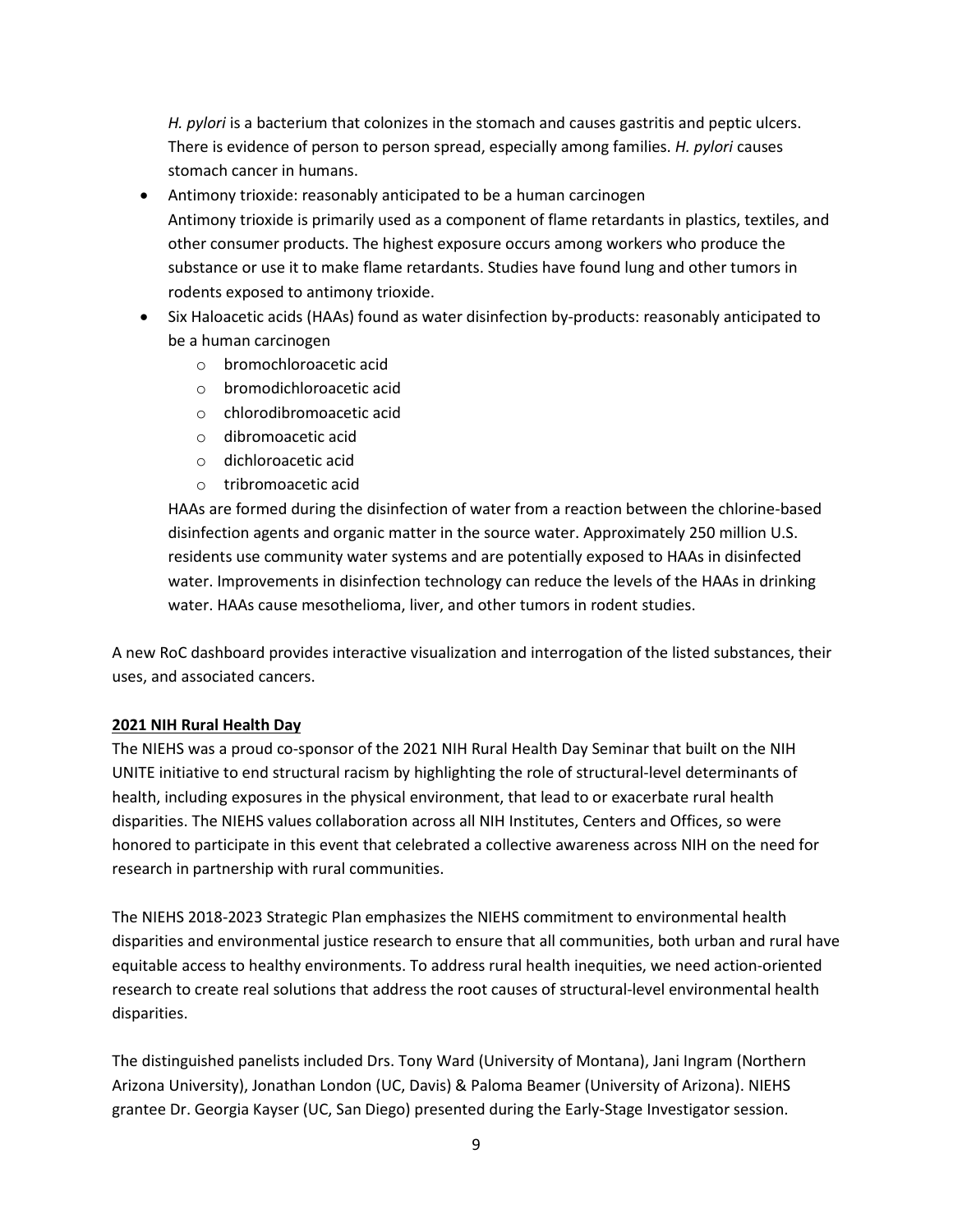## **Addressing Racism as a Public Health Issue Through the Lens of Environmental Health Disparities and Environmental Justice**

The NIEHS Environment Health Disparities-Environmental Justice Cross-Divisional Faculty hosted its first workshop on December 10, 2021. "Addressing Racism as a Public Health Issue Through the Lens of Environmental Health Disparities and Environmental Justice—from Problems to Solutions" was held virtually. Over 700 individuals attended the workshop. The goals of the workshop were to:

- $\circ$  Raise awareness of systemic racism in America and its contributing role to Environmental Health Disparities (EHD) and Environmental Justice (EJ)
- $\circ$  Inform the NIEHS community of current EHD research and outreach activities in EJ
- $\circ$  Engage regional and local community leaders involved in EJ advocacy networks to discuss best practices for community engagement. Collaborated with WERA, NCEJN, and 7 Directions of Service.

Discussion topics included a history of environmental racism, EJ issues impacting people of color in North Carolina and the nation, and building successful authentic community partnerships to address local environmental health concerns. The next workshop, titled "Environmental Impacts on Women's Health Disparities and Reproductive Health," will be held April 27-28, 2022.

## **Staff Updates**

**Dondrae Coble, D.V.M.,** recently was appointed chief of the NIEHS Comparative Medicine Branch and animal program director. He succeeds Kathy Laber-Laird, D.V.M., who retired at the end of 2021. Before joining the institute, Dr. Coble directed the animal resources core and was an attending veterinarian at the Abigail Wexner Research Institute at Nationwide Children's Hospital in Columbus, Ohio.

**Helena Hogberg, Ph.D.** joined NICEATM as a staff scientist at NIEHS. Dr. Hogberg will conduct research drawing on her broad expertise in applying in vitro methods to assess developmental neurotoxicity (DNT) potential of chemicals.

**Carlos (Charly) Guardia, Ph.D.,** joined DIR as Stadtman Tenure-Track Investigator in RDBL in December 2021. He was also selected to participate in the NIH Distinguished Scholars Program (DSP).

**Chris Weis, Ph.D., D.A.B.T.,** Senior Advisor and Toxicology Liaison retired in December after 11 years at NIEHS and over 32 years of Federal Service. Dr. Weis has over 30 years of experience characterizing environmental exposures and hazards for chemical, biological, nuclear, radiological and explosive (CBNRE) materials and represented NIEHS and NTP on national and international committees, task forces, and ad hoc working groups.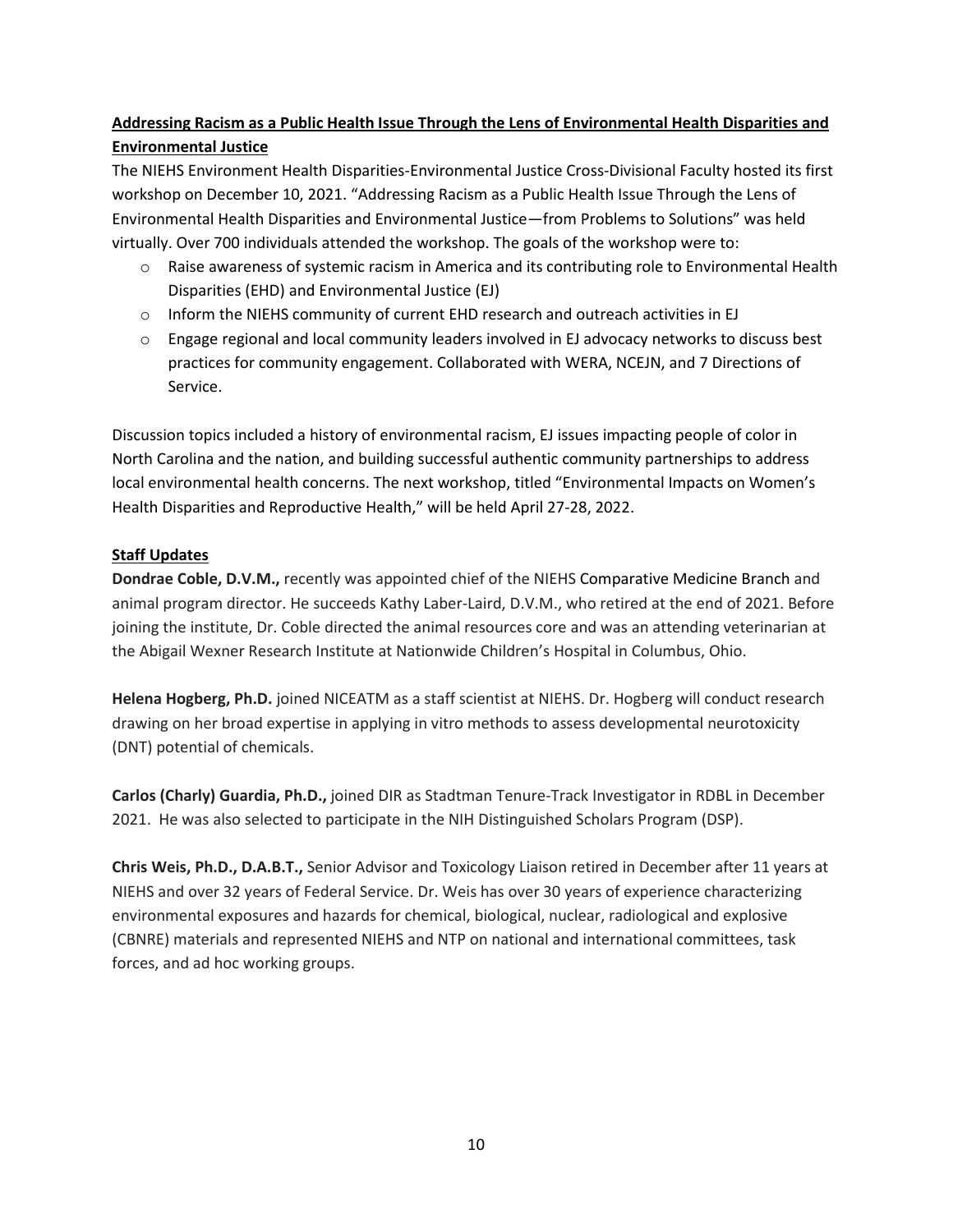#### **Awards and Recognition**

The Health and Environmental Sciences Institute (HESI), a Washington, D.C.-based organization committed to improving human and environmental health, has awarded its inaugural **[Innovation](https://hesiglobal.org/hesi-innovation-prize/)  [Prize](https://hesiglobal.org/hesi-innovation-prize/)** to former NIEHS and National Toxicology Program (NTP) Director **[Kenneth Olden, Ph.D.](https://www.niehs.nih.gov/about/history/pastdirectors/kennetholden/index.cfm)** The prize recognizes exceptional scientists who have helped improve health equity and reduce health disparities. Olden will receive a cash award of \$80,000.

**Gwen Collman, Ph.D.,** Acting Deputy Director of NIEHS received the inaugural **Margo Simon Golden Distinguished Service Award** from the Massachusetts Breast Cancer Coalition (MBCC). This award will be presented annually to an individual who best exemplifies dedication to preventing the environmental causes of cancer.

**Robin Stanley, Ph.D.,** and **Clarice Weinberg, Ph.D.,** are recipients of the **2021 NIEHS Scientific Director's Award for Excellence**. The institute scientists each receive \$100,000 to advance their research efforts, which were recognized as outstanding by the NIEHS Division of Intramural Research Board of Scientific Counselors. Stanley, a Stadtman Investigator who leads the institute's Nucleolar Integrity Group, won for her research on the enzymes involved in processing RNA. She said that she plans to use her award money to purchase needed equipment and conduct tests of RNA processing. Weinberg, a senior investigator in the NIEHS Biostatistics and Computational Biology Branch, was recognized for her research on epistasis, which is the interaction between genetic variants that could cause a specific trait or a disease. Her award will allow her to sequence genomes of 400 families affected by breast cancer as part of the Two Sister Study. The study looks at women who develop breast cancer while younger than 50 years and what genetic and environmental factors may be involved. Weinberg previously won the Award for Excellence in 2017

**Benedict Anchang, Ph.D.,** a Stadtman Investigator in BCBB, received a **Chan Zuckerberg Initiative (CZI) Award**. The award includes nearly \$820K from the Chan Zuckerberg Donor Advised Fund to develop the first map of placental cells from African women. The project will shed light on gene expression patterns during pregnancy and potentially reveal how environmental and social factors can influence maternal health. CZI was founded in 2015 to help solve some of society's toughest challenges. The mission of CZI is to build a more inclusive, just, and healthy future for everyone.

**Geoff Mueller, Ph.D.,** Director of the NMR Research Core Facility (GISBL), was selected to present the **John W. Yunginger MD Memorial Lectureship** at the 2022 Annual Meeting of the American Academy of Allergy, Asthma & Immunology.

**Paula Stein, Ph.D.,** biologist in the Reproductive Medicine Group under Carmen Williams, will be the recipient of the Frontiers in Reproduction **2022 Jerry Strauss Beacon Award**.

**Wan-Ning (Chloe) Li, Ph.D.** a Visiting Postdoctoral Fellow in Franco DeMayo's group received the **Taiwanese Ministry of Science and Technology Award** to support her post-graduate research at NIEHS.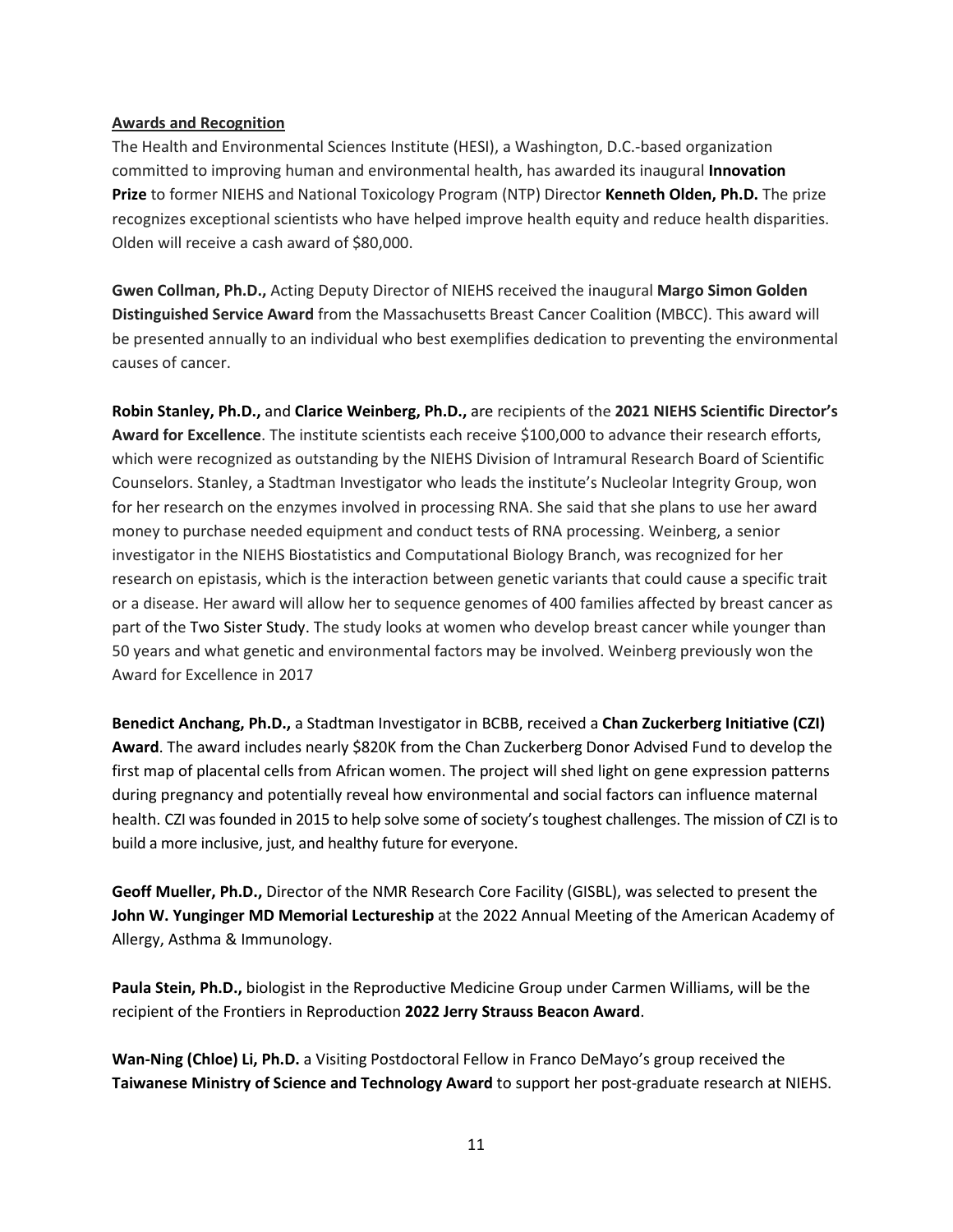**Ciro Amato, Ph.D.,** a postdoctoral fellow in the NIEHS Reproductive Developmental Biology Group, earned **first place for his oral presentation** at the prestigious International Symposium on the Biology of Vertebrate Sex Determination, which was held Oct. 4-6.

## *NIEHS Science Days Best Poster Presentations*

Poster presentations from the following trainees earned top honors at the 2021 NIEHS Science Day. Each winner will receive a \$1,500 professional development award.

- o **Jacob Gordon**, IRTA predoctoral fellow in the Signal Transduction Laboratory "Structure of the multi-functional human scaffolding protein PELP1 bound to WDR18 reveals insight into its diverse cellular functions."
- o **Kamiya Bridges**, IRTA postbaccalaureate fellow in the Reproductive and Developmental Biology Laboratory — "The potential role of Runx1 in ovarian cancer and pathologies."
- o **Alicia Chi, Ph.D.**, IRTA postdoctoral fellow in the Reproductive and Developmental Biology Laboratory — "WNK1 is vital for male fertility through regulating both meiotic initiation and progression during spermatogenesis."
- o **Katie Hudson, Ph.D.**, IRTA postdoctoral fellow in the Genome Integrity and Structural Biology Laboratory — "Signature motif of glycidamide-induced hypermutation in single-stranded DNA is ubiquitous in human cancers."
- o **Ciro Amato III, Ph.D.**, IRTA postdoctoral fellow in the Reproductive and Developmental Biology Laboratory — "A hindlimb-derived cell population is necessary in penis formation."
- o **Justin Collier, PharmD., Ph.D.**, IRTA postdoctoral fellow in the Immunity, Inflammation, and Disease Laboratory — "GLIS3-deficiency in the maturing kidney leads to metabolic reprogramming and polycystic kidneys."

## *Genetics and Environmental Mutagenesis Society of North Carolina*

- Retired NIEHS Division of the National Toxicology Program scientist **Barbara Shane, Ph.D.,** received the 2022 GEMS Lifetime Achievement Award. The honor recognizes members for outstanding scientific contributions to the field of mutagenicity and for dedication to the organization.
- **Kathleen Embury,** a postbaccalaureate fellow from the NIEHS Environmental Epigenomics and Disease Group, led by Douglas Bell, Ph.D., earned the second-place student research award.
- Two doctoral trainees in the lab of NIEHS grantee Michael Cowley, Ph.D., from North Carolina State University, also were recognized at the meeting. **Sierra Moorefield** won the first-place student research award and a \$1,000 prize for her paper related to cadmium-induced nonalcoholic fatty liver disease. **Mark Simmers** was awarded third place and \$500 for his work examining biological mechanisms involved in cadmium exposure and fetal growth restriction.

## *Society for the Study of Reproduction*

• **Rong Li, Ph.D.,** an IRTA Postdoctoral Fellow in the Reproductive and Developmental Biology Laboratory was awarded the **Lalor Foundation merit award** from the Society for the Study of Reproduction (SSR).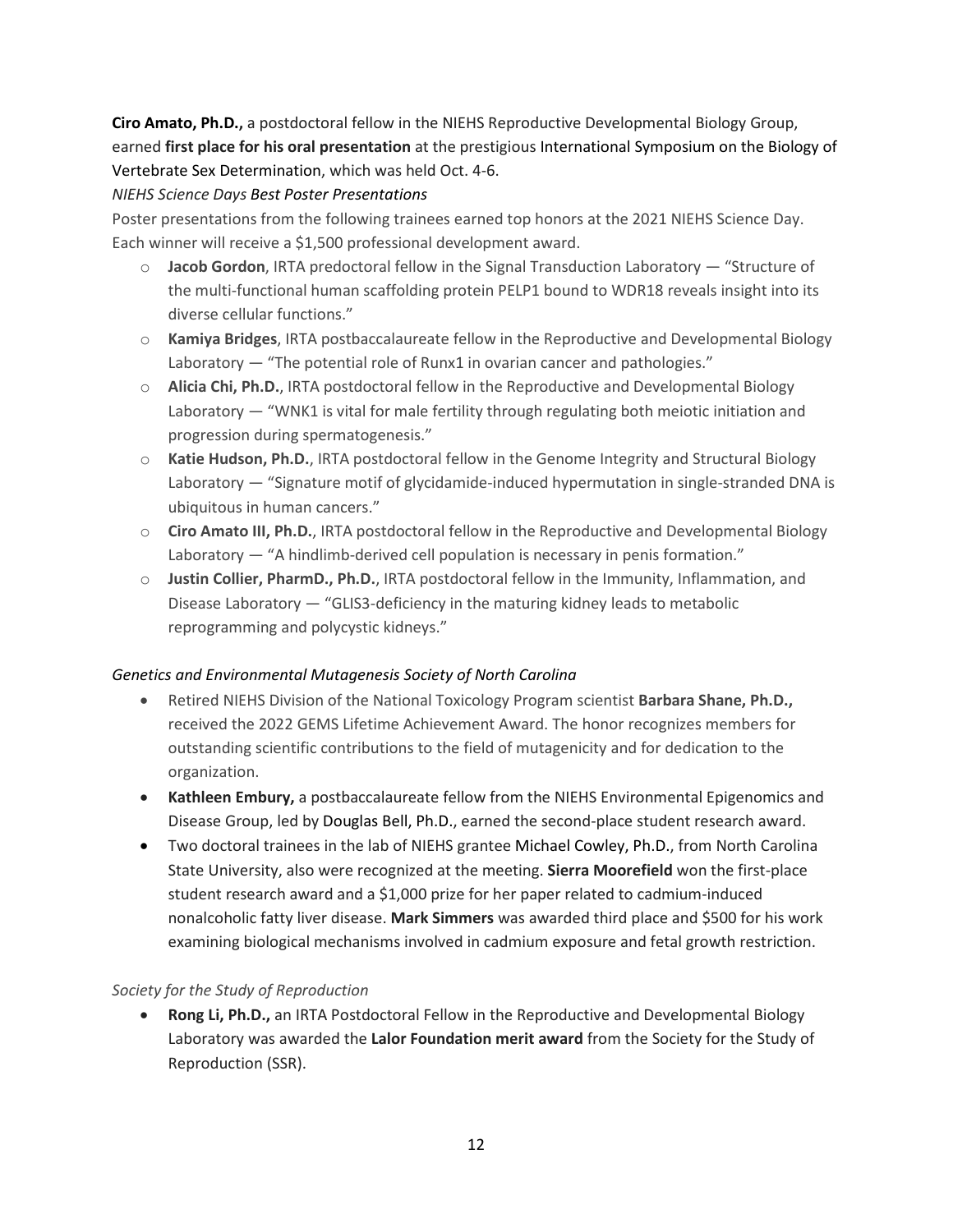• NIEHS postbaccalaureate fellow **Kamiya Bridges** has received a 2021 **Burroughs Wellcome Travel Fellowship for Underrepresented Minority Trainees and Junior Faculty** from the SSR. The award comes with \$1,200 to attend the SSR annual meeting.

**John Balbus, M.D.,** who has served as senior advisor for public health at NIEHS since 2009, was elected to the **National Academy of Medicine (NAM)** on Oct. 18. In addition, he was recently appointed interim director of the newly established Office of Climate Change and Health Equity, which is housed in the U.S. Department of Health and Human Services (HHS).

NIEHS grantee **Karletta Chief, Ph.D.,** from the University of Arizona, has been **named director** of the school's new Indigenous Resilience Center. Chief and colleagues will collaborate with tribal leaders and governments to design community-driven solutions that address the adverse effects of environmental challenges among Indigenous groups.

## *Society of Toxicology Awards*

- National Advisory Environmental Health Sciences Council member **Lynn R. Goldman, M.D., M.P.H., M.S.,** Michael and Lori Milken Dean of Public Health at the Milken Institute School of Public Health, George Washington University, received **Honorary Membership***.* SOT recognizes nonmembers who embody outstanding and sustained achievements in the field of toxicology and/or allied disciplines with Honorary membership.
- NIEHS grantee **Prakash Nagarkatti, Ph.D.,** Senior Research Advisor to the President at University of South Carolina, Vice President for Research Emeritus, received the **2022 SOT Distinguished Toxicology Scholar Award** for his role in advancing the field of immunotoxicology and his outstanding efforts in mentoring early career researchers. This award recognizes an SOT member who has made substantial and seminal scientific contributions to the understanding of the science of toxicology and is actively involved in toxicological research.
- Former NIEHS and NTP Director **Linda S. Birnbaum, Ph.D., D.A.B.T., A.T.S.,** has been awarded the **2022 SOT Merit Award** in recognition of her distinguished career as a federal scientist and her outstanding contributions to the fields of toxicology and risk assessment for more than four decades. This award recognizes an SOT member who has made distinguished contributions to toxicology throughout an entire career in areas such as research, teaching, regulatory activities, consulting, and service to the Society.
- NIEHS grantee **John P. Wise Sr., Ph.D.,** University of Louisville School of Medicine, has been awarded the **2022 SOT Toxicologist Mentoring Award** for his exemplary mentorship of the next generation of toxicologists at the undergraduate, graduate, and postdoctoral level. This award recognizes an SOT member who has displayed a commitment to mentoring and whose advice and counsel have substantially enhanced the career development of toxicologists.
- Former NAEHS Councilmember **Tomás R. Guilarte, Ph.D.,** Professor and Dean, Robert Stempel College Public Health & Social Work at Florida International University, has received the **2022 SOT Translational Impact Award** in recognition of his translational work involving the role of the translocator protein 18 kDa (TSPO) as a biomarker of neuroinflammation and brain injury caused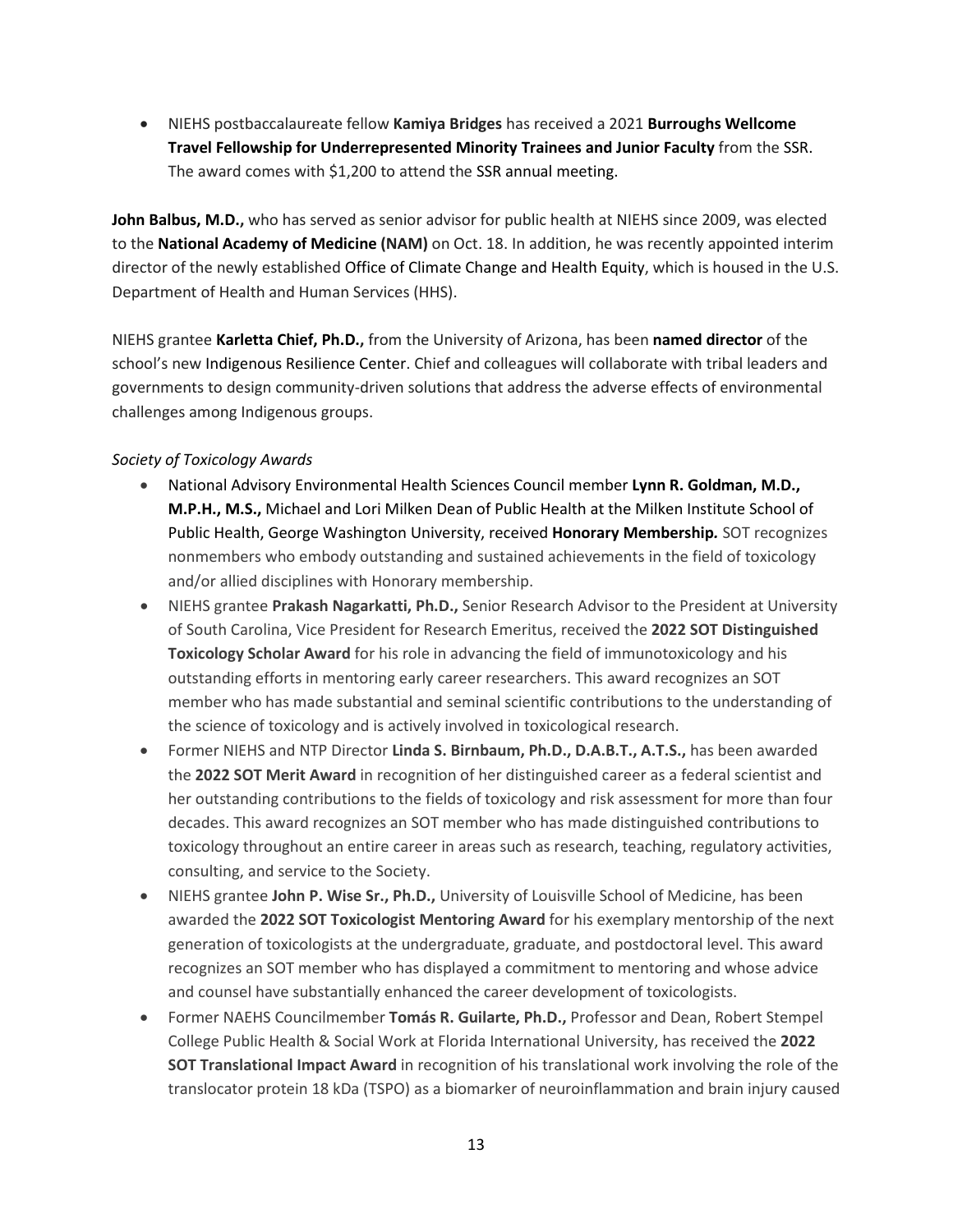by neurotoxicants and for his study of neurodegenerative disorders. This award recognizes a scientist whose recent (within the last 10 years) outstanding clinical, environmental health, or translational research has improved human and/or public health in an area of toxicological concern.

• NIEHS grantee **Kristine Willett, Ph.D.,** Professor at the University of Mississippi, has been awarded the **2022 SOT Undergraduate Educator Award** in recognition of her exemplary undergraduate teaching contributions and her support of undergraduate educators—both in her classroom and in the greater scientific community. This award, sponsored by the SOT Endowment, recognizes an SOT member who is distinguished by outstanding contributions to the teaching of undergraduate students in toxicology and toxicology-related areas and whose efforts support the Society's strategic efforts to "build for the future of toxicology."

**NIEHS Animal Program** received an **Exemplary rating** with no suggestions for improvement during the most recent AAALAC site visit.

**NIEHS** first among federal agencies to earn **net-zero energy designation**. With the purchase of Renewable Energy Certificates (RECs), the NIEHS campus has officially achieved a net-zero energy designation. The accomplishment demonstrates the institute's long-standing commitment to promote the health of the community and the planet.

#### *NIEHS Awards*

#### **Individual Merit Awards**

The Merit Award, the highest recognition at NIEHS, recognizes both individuals and groups for their scientific and administrative achievements that support the institute's mission.

- **Kathy Crabtree**, for exemplary effort and dedication outside her normal responsibilities in coordinating sponsored travel.
- **Robert Petrovich**, for outstanding dedication and support of COVID-19–related research at NIEHS.
- **Cynthia Rider**, for exemplary leadership spearheading establishment of the Botanical Safety Consortium, which is an international effort to innovate the scientific study of the safety of botanical dietary supplements.
- **Erica Scappini**, for outstanding operation and preparedness in creating a safe work environment during the coronavirus pandemic within the Fluorescence Microscopy and Imaging Center.
- **Gregory Travlos**, for representing NIEHS on the National Institutes of Health (NIH) COVID-19 Technologies Portal Review Committee.
- **Frederick Tyson**, for exemplary leadership in building an NIEHS research program on toxicity linked to e-cigarettes and vaping.
- **Rita Volochayev**, for exemplary professionalism and participation in supporting COVID-19– related clinical and clinical research activities during the pandemic.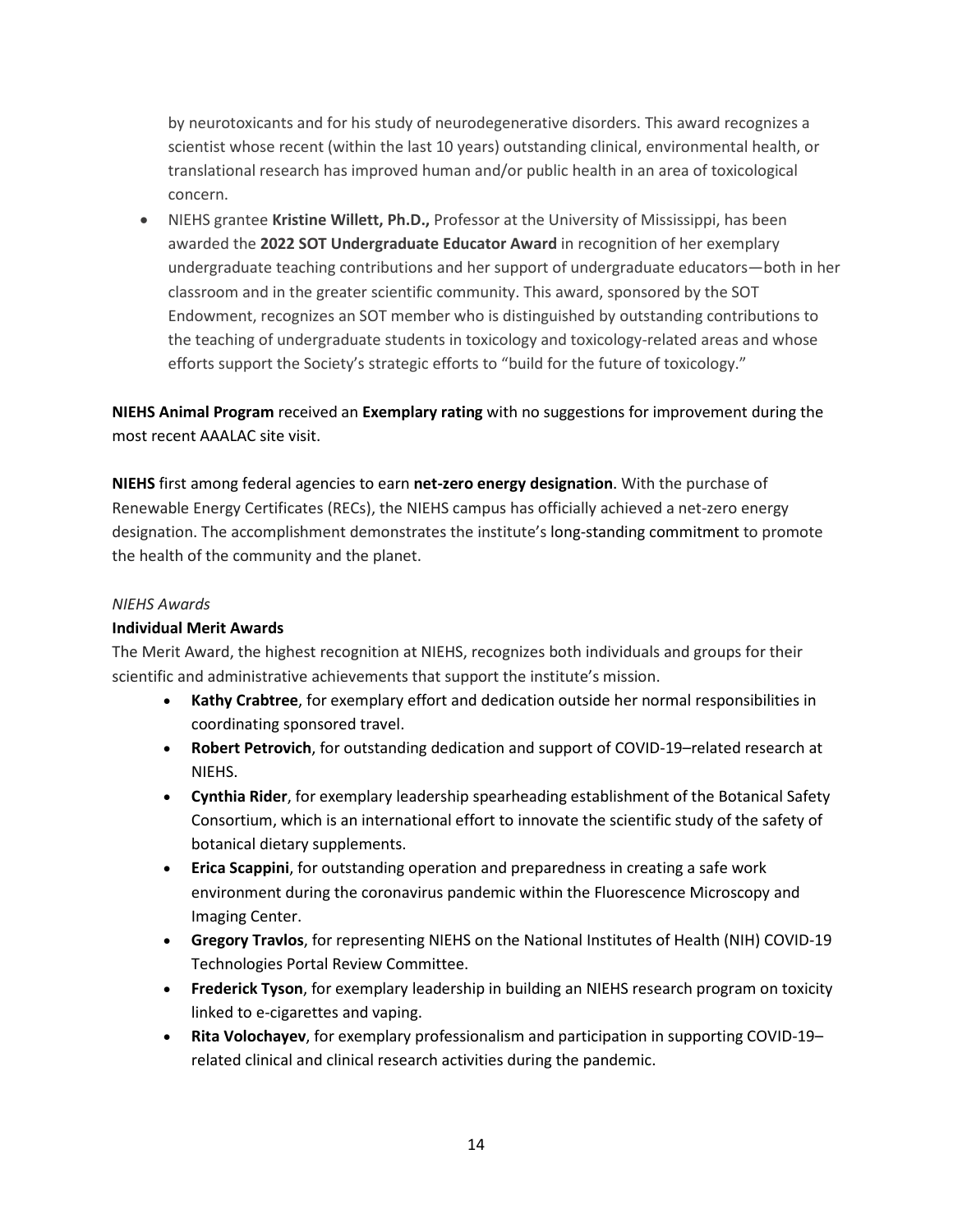- **Vickie Walker**, for exemplary implementation and development of machine-learning technologies to improve reference screening and data extraction for literature-based evaluations.
- **Carmen Williams**, for exemplary research, communication, mentoring, and service to the Reproductive and Developmental Biology Laboratory and NIEHS.

#### **Group Merit Awards**

- **Animal Colony Optimization Team**, for exemplary efficiency, professionalism, and initiative in managing animal colonies and ensuring successful continuation of animal studies during a period of reduced staffing. *Laura Degraff*, *Ligon Perrow*.
- **Animal Use Refinement Team**, for continuous initiative, creative approaches, and successful outcomes in animal use refinements. *David Goulding*, *Rebecca Wiltshire*, *Terry Blankenship*.
- **Autism Program**, for extraordinary initiative and leadership in carrying out activities to improve knowledge in environmental etiology of autism spectrum disorder for the benefit of public health. *Amanda Garton*, *Astrid Haugen*, *Cindy Lawler*.
- **Climate Change Awareness Team**, for extraordinary effort and achievement in raising awareness about the health impacts of climate change within the NIEHS community and among stakeholders. *Abee Boyles*, *Ann Liu*, *Ian Thomas*, *John Balbus*, *Kimberly Thigpen-Tart*, *Stephanie Holmgren*, *Tiffany Bowen*, *Trisha Castriano*.
- **Clinical Research Unit Team**, for exemplary performance in reopening the Clinical Research Unit, developing and starting two new studies addressing COVID-19, and continuing the work on critical research studies. *Alexander Njunge*, *Anna Drude*, *Audrey Brown*, *Bona Purse*, *Breana Beery*, *Brittany Mosley*, *Catherine Wild*, *Chris McGee*, *Christopher Wommack*, *Craig Wladyka*, *Cynthia Smith*, *Gladys Gonzales*, *Heidi Rogers*, *Jane Lambert*, *Joanne Harlin*, *Kathy Hampton*, *Kim Burnette Hoke*, *Kimberly Downey*, *Lisa Barber*, *Margaret George*, *Meghan Moscato*, *Nicole Edwards*, *Rebecca Church*, *Ruhani Agrawal*, *Xiomara Hodge*.
- **Committee on Promotions Application Team**, for exemplary achievement in developing the Title 42 Committees on Promotion (COP) application improving effectiveness, efficiency and transparency of the DIR and DNTP COP review processes. *Chris Fisher*, *Dan Rich*, *Elizabeth Ruben*, *Gary Bird*, *Luana Fernandes*, *Myra Westmoreland*, *Ravi Kosuri*, *Sandy Henriquez*, *Sree Pallavi Thota*.
- **COVID Communications Team**, for the rapid development of clear guidance and information to ensure the health and safety of NIEHS staff during the COVID-19 pandemic. *Arrash Yazdani*, *Carol Kelly*, *Cheryl Thompson*, *Christine Flowers*, *David Iversen*, *Janet Hall*, *Joe Poccia*, *John McLamb*, *Mitch Williams*, *Paul Johnson*, *Rob Levine*, *Steve Novak*.
- **COVID Diagnostic Innovation Team**, for developing an innovative diagnostic method to assist in combating the COVID-19 pandemic. *Brian Papas*, *Douglas Bell*, *Oswaldo Lozoya*.
- **COVID Response Health and Safety Team**, for exemplary performance in ensuring a safe workplace for the NIEHS onsite staff during the COVID-19 pandemic. *Amanda Thompson*, *Amelia Pearson*, *Andy Hodgson*, *Antares Nicklow*, *Arrash Yazdani*, *Bill Steinmetz*, *Brian Berridge*, *Carranza Smith*, *Charles Lipford*, *Darryl Zeldin*, *Ericka Pearce*, *Greg*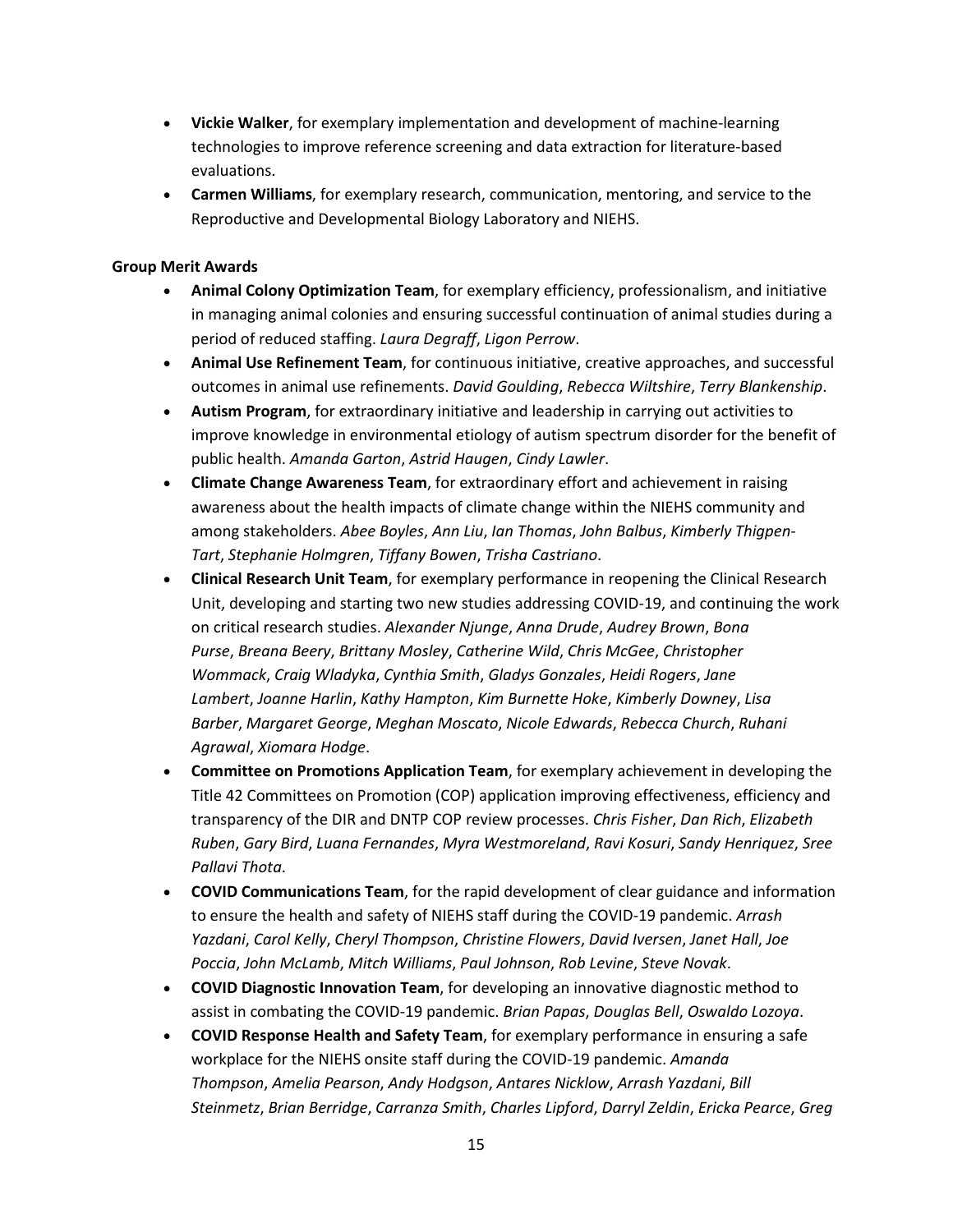*Westmoreland*, *John McLamb*, *Kent Cameron*, *Kerri Hartung*, *Larry Rogers*, *Paul Doetsch*, *Paul Johnson*, *Steve Novak*.

- **DERT (Division of Extramural Research and Training) Administrative Team**, for exemplary teamwork, integrity, efficiency, and professionalism in administering administrative activities for DERT. *Angela Sanders*, *Elizabeth McMillan*, *Helena Bonner*, *Joel Collinson*, *Katherine McGinnis*, *Leslie Lynch*, *Mitsue Parrish*.
- **Developmental and Toxicology Tables Group**, for outstanding efforts in the development and integration of developmental and reproductive toxicology tables for DNTP reports. *Chad Blystone*, *Christina Myers*, *Helen Cunny*, *Jennifer Fostel*, *Nicole Sayers*.
- **DIR (Division of Intramural Research) COVID Research Team**, for their undaunted response to the COVID-19 pandemic in scientific research and support of COVID research in DIR. *Geoff Mueller*, *Lalith Perera*, *Lars Pedersen*, *Mario Borgnia*, *Robert Petrovich*.
- **DR2 COVID Response Team**, for exemplary support of NIH COVID-19 response through vital access to research study resources to enhance timeliness, data interoperability, and harmonization for the NIH community. *April Bennett*, *Aubrey Miller*, *Betsy Galluzzo*, *Chandra Keller*, *Eric Shiroma*, *Jennifer Pakiam*, *John Phillips*, *Jonathan King*, *Kimberly Thigpen-Tart*, *Michael Spittel*, *Rebecca Clark*, *Regina Bures*, *Richard Kwok*, *Siobhan Champ-Blackwell*, *Steve Ramsey*.
- **Environmental Health Perspectives**, for exemplary performance and continuity of operations during a prolonged period of unprecedented leadership and organizational change in the branch. *Adam Palumbo*, *Catherine Callahan*, *Chloe Miller*, *Erin Dooley*, *Hui Hu*, *Jane Schroeder*, *Joel Kaufman*, *Judy Thomas*, *Julia Warren*, *Kathy Crabtree*, *Kristen Cosselman*, *Kelly Lenox*, *Kristin Inman*, *Rob Leon*, *Sabah Quraishi*, *Shaun Halloran*, *Susan Woolard*, *Windy Boyd*.
- **K-12 in the Time of COVID**, for the relevant and timely design, development, and launch of COVID-19 curricula and the virtual facilitation of professional development opportunities for North Carolina science teachers during the pandemic. *Alison Motsinger-Reif*, *Huei-Chen Lee*, *John House*, *Tom Randall*, *Tom Stanley*.
- **NIEHS Return to the Physical Workplace Working Group**, for exemplary leadership, planning, and execution of the NIEHS response to COVID-19 and the return of staff to the physical workplace. *Amanda Green*, *Bill Blair*, *Chris Long*, *Christine Flowers*, *Claire Long*, *David Fargo*, *Debi Del Corral*, *Edward Kang*, *Gwen Collman*, *J'Ingrid Mathis*, *Janet Hall*, *La Vern James*, *Mary Wolfe*, *Megan Irias*, *Melissa Gentry*, *Pat Mastin*, *Paul Doetsch*, *Steve Novak*.
- **DNTP (Division of the National Toxicology Program) Administrative Operations Team**, for exemplary service, professionalism, and leadership in business process improvements in support of DNTP. *Anna Lee Mosley*, *Beth Perry*, *Carolyn Hall*, *Debra Higgins*, *Denise Lasko*, *Lisa Wolf*, *Penelope Williams*, *Robbin Guy*, *Sara Page*, *Virginia Matthews*, *Whitney Murphy*.
- **DNTP Reorganization Team**, for extraordinary collaboration in carrying out the administrative reorganization of DNTP. *Andrea Davis*, *Angela Davis*, *Claire Long*, *Mary Wolfe*, *Michelle Hooth*, *Michelle Mayo*, *Shawndall Fox*.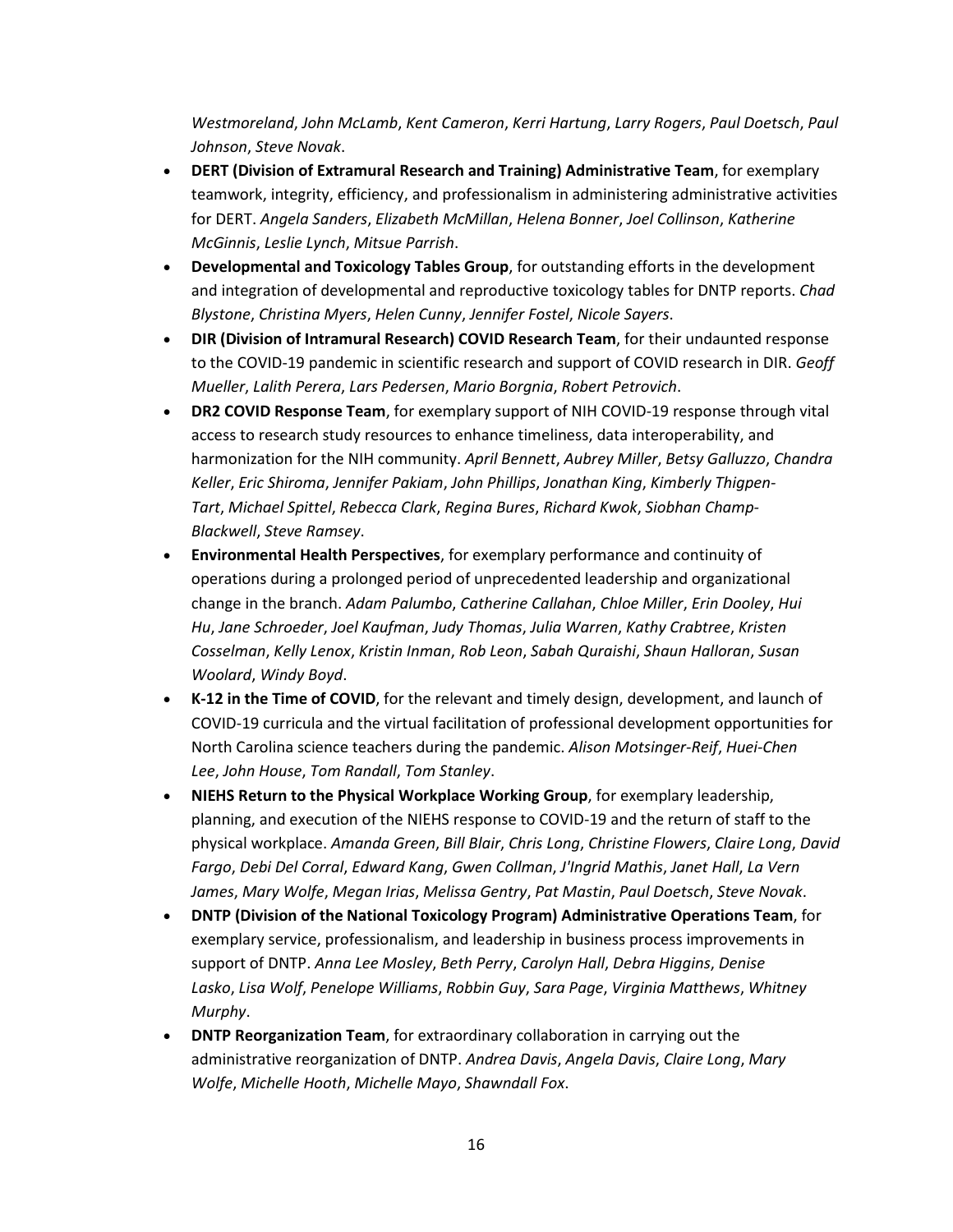- **DNTP Statistical Methods Team**, for exemplary professionalism and efficiency to develop new statistical methods for analyzing developmental and reproductive data for the Division of the National Toxicology Program. *Barry McIntyre*, *Caroll Co*, *Chad Blystone*, *Cynthia Rider*, *Gary Larson*, *Guanhua Xie*, *Helen Cunny*, *Jeffrey Krause*, *Keith Shockley*, *Kristen Ryan*, *Laura Betz*, *Mark Cesta*, *Rita Ross*, *Sandra McBride*, *Shawn Harris*, *Susan Elmore*, *Vicky Sutherland*.
- **Olden Distinguished Lecture Organizing Committee**, for extraordinary planning and implementation of the inaugural Distinguished Named Lecture in honor of former NIEHS and NTP Director Kenneth Olden. *Allison Eason*, *Artiom Gruzdev*, *Chandra Jackson*, *Charletta Fowler*, *Darlene Dixon*, *Ericka Reid*, *Fred Tyson*, *Ginger Muse*, *Joseph Rodriguez*, *Margaret George*, *Mary Jacobson*, *Nathan Mitchiner*, *Ron Herbert*, *Scott Redman*, *Sharon Beard*, *Spencer Smith*, *Stephen Copeland*, *Steve McCaw*, *Suzanne Marton*, *Trevor Archer*.
- **OSED (Office of Science Education and Diversity) Outreach and Research Training Group**, for the seamless and effective conversion of OSED outreach and academic-year undergraduate research training activities to a completely virtual platform during the COVID-19 pandemic. *Alyse Owoc*, *Anton Jetten*, *Cassandra Hayne*, *Chitrangda Srivastava*, *Darlene Dixon*, *Erik Tokar*, *Erin Knight*, *Francesco Demayo*, *Gabe Knudsen*, *Geoff Mueller*, *Jean Harry*, *Jesse Cushman*, *Jian-Liang Li*, *Joan Packenham*, *John Schelp*, *Johnette Morgan*, *Joselyne Tessa Tonleu*, *Joseph Rodriguez*, *Kevin Gerrish*, *Lalith Perera*, *Linda Birnbaum*, *Linda Yu*, *Margaret Gustafson*, *Melissa Smarr*, *Negin Martin*, *Nora Weston*, *Robin Arnette*, *Robin Stanley*, *Roel Schaaper*, *Ron Cannon*, *Stacy Mantooth*, *Stan Skinner*, *Steve McCaw*, *Steve Wu*, *Suchandra Bhattacharjee*, *Sue Fenton*, *Suzy Osborne*, *Tammy Collins*, *Trevor Archer*, *Yvette Malloy*.
- **Personal Protective Equipment (PPE) Supply Team**, for excellent customer service to researchers, contractors, and staff, ensuring everyone had the necessary PPE to do their jobs safely during the pandemic. Amelia Pearson, Andy Hodgson, April Byrd, *Arrash Yazdani*, *Bill Steinmetz*, *Carranza Smith*, *Ericka Pearce*, *Greg Westmoreland*, *Kelly Powell*, *Kerri Hartung*, *Kim Jones*, *Reginald Moore*, *Rick Weaver*.
- **STIC Team**, for exemplary integrity, efficiency, and professionalism in conducting the Intravenous Sodium Thiosulfate in Dermatomyositis Clinical Trial. *Adam Schiffenbauer*, *Alberta Derkyi*, *Anna Jansen*, *Christine Johnson*, *Emilia Matthews*, *Julia Agafonova*, *Lisa Rider*, *Sarvar Nazir*, *Terrance O'Hanlon*.
- **Technical Review Team**, for exemplary performance in providing urgent technical reviews of U.S. Environmental Protection Agency regulatory rules and policies affecting the NIEHS mission and the environmental health of the nation. *Aubrey Miller*, *Chris Weis*, *Christine Flowers*, *John Balbus*, *Kelly Chandler*, *Sharon Evans*, *Sheila Newton*.
- **VIP Meetings Project**, for advancing NIEHS collaboration through the Virtual and In-Person (VIP) Meetings project. *Cheryl Thompson*, *Chris Williamson*, *Diane Spencer*, *Gail Kestner*, *Hans Luecke*, *Helena Kennedy*, *La Vern James*, *Leroy Worth*, *Matt Burr*, *Rhonda Carroll*, *Rob Levine, Spencer Smith*, *Treva Bunch*.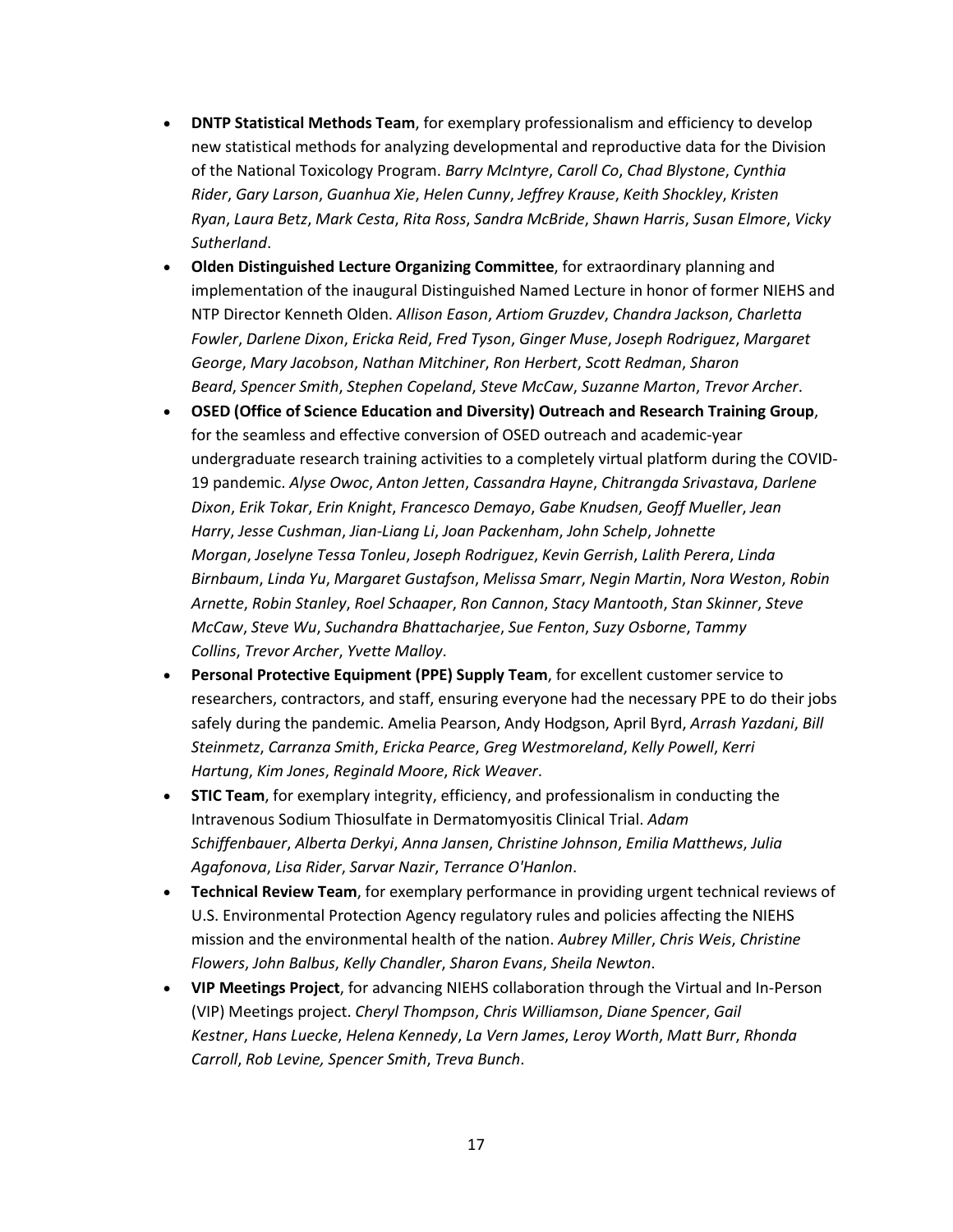• **Virtual Meetings Team**, for maximizing virtual meeting capabilities that enabled the NIEHS to continue operating during the COVID-19 pandemic. *John Maruca*, *Nathan Mitchiner*, *Parris Milly*, *Rich Cabrera*, *Richard Kwok*, *Spencer Smith*.

## **Peer Awards**

The Peer Award gives NIEHS employees a chance to recognize their colleagues' professionalism, integrity, hard work, efficiency, and innovation.

- **Laura Hall**, for exemplary efforts on collaborative DNTP projects.
- **Jui-Hua Hsieh**, to recognize and appreciate consistent scientific leadership and extra efforts she enthusiastically provides her peers and others at NIEHS.
- **Helena Kennedy**, for exemplary integrity, efficiency, and professionalism performing divisional tasks that are imperative to her colleagues and the DERT mission.
- **Chris McGee**, for taking the lead to get the Clinical Research Unit Laboratory CLIA-certified. The acronym stands for Clinical Laboratory Improvement [Amendments.](https://www.cms.gov/Regulations-and-Guidance/Legislation/CLIA)
- **Julie Nixon**, for outstanding and sustained support of the COVID-19 testing capability at NIEHS, enabling a safe working environment for all employees.
- **Nicole Popovich**, for exemplary initiative and enthusiasm towards fostering DERT discussions on diversity, equity, and inclusion.
- **Brooke Rogerson**, for outstanding professional and innovative work in support of the NIEHS Animal Care and Use Committee, the Comparative Medicine Branch mission, and NIEHS investigators.

## **Years of Service**

Federal employees also were recognized for their years of dedicated service.

- **50 years** *Ralph Wilson*.
- **40 years** *Laura Hall*.
- **30 years** *Kathy Almark*, *Gary Bird*, *Paula Brown*, *Matthew Burr*, *Lori Edwards*, *Ronald Herbert*, *La Vern James*, *Shawn Jeter*, *Andrea Lynn*, *Virginia Matthews*, *Sheila Newton*, *Elizabeth Ney*, *Robert Sills*, *Eugenia Thompson*, *Thai Vu Ton*, *Frederick Tyson*, *Francisca Wagstaff*, *Richard Weaver*, and *Robert Wine*.
- **20 years** *Danica Andrews*, *David Balshaw*, *Mario Borgnia*, *Monya Brace*, *Kaliopi Chrysovergis*, *Margaret Fender*, *Patricia Harris*, *Edward Kang*, *Huei-Chen Lee*, *Fred Lih*, *Jacqueline Marzec*, *Michelle Mayo*, *Geoffrey Mueller*, *Srikanth Nadadur*, *Hooramack Sobhany*, *Valarie Sims*, *William Steinmetz*, and *Xianhong Yu*.
- **10 years** *Georgia Alexander*, *Jacquelin Barbour*, *Carol Coatney*, *Joel Collinson*, *Diane D'Agostin*, *Matthew Edin*, *Christopher Ford*, *Jenny Greer*, *David Kurtz*, *Amy Papaneri*, *Nichole Popovich*, *Lorin Devlin Sawyer*, *Varsha Shukla*, *Angela Tew*, *Ian Thomas*, *Amanda Thompson*, and *Richard Woychik*.

#### *NSCP 2021-22 Fall Connection Presentation Winners:*

• **Best Presenter: Ariana Frazier** Mentored by Dr. Joan Packenham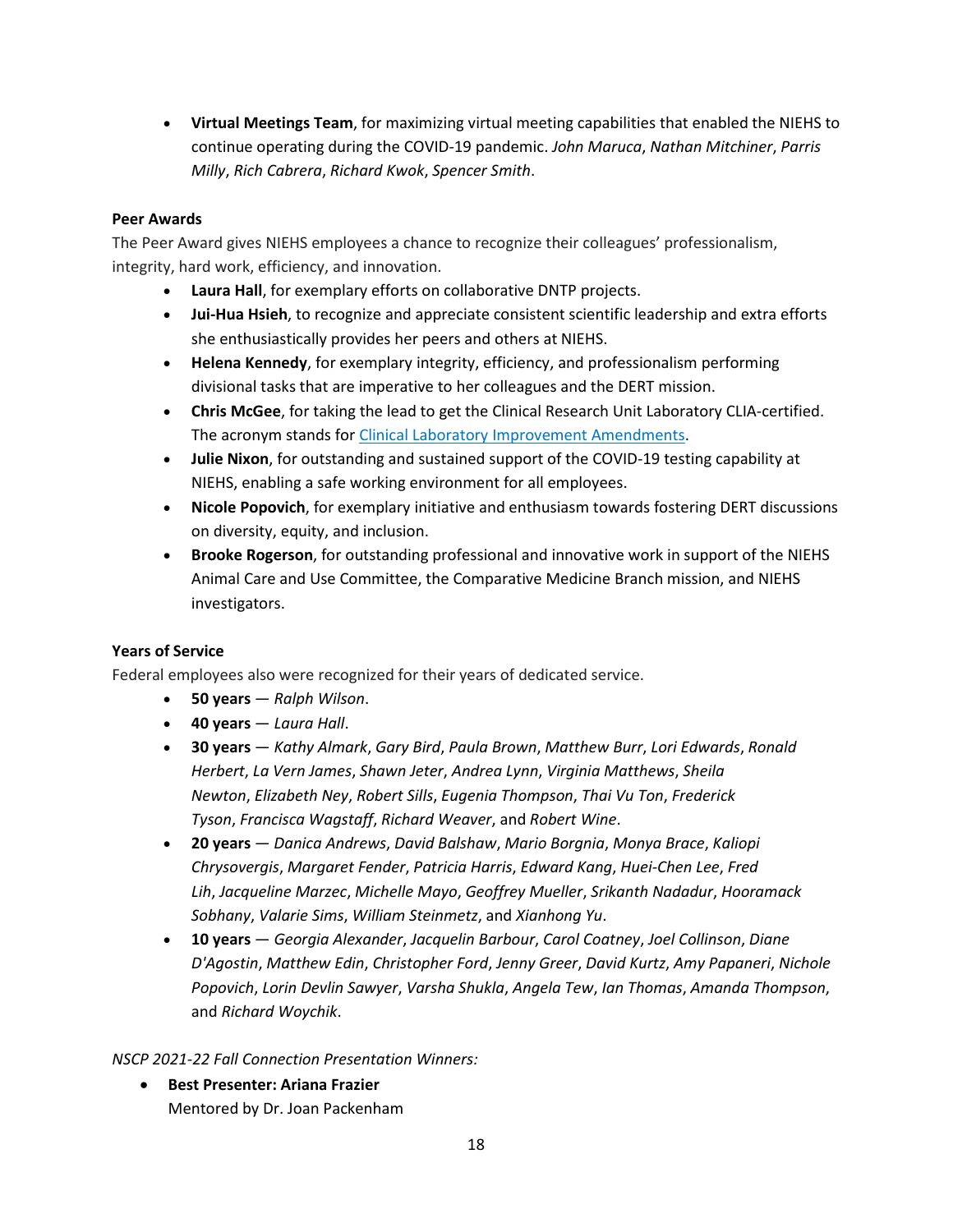- **Best Presenter: Micah Hysong**
	- Mentored by Dr. Joseph Rodriquez
- **Honorable Mention: Jessica Wu** Mentored by Dr. Ayland Letsinger and Dr. Jerrel Yakel

## *NIH Director's Awards*

## **Scientific/Medical**

- **Oswaldo A. Lozoya**, for dedication and passion for research into COVID-19/SARS-CoV-2, and for leadership in receiving NIH-wide funds through the RADx Rad program.
- **Katie M. O'Brien**, for excellence in research and communication on a controversial topic of public health importance.
- **Katz Early Stage Investigator Award Committee\*,** for exceptional efforts and leadership in launching the Katz ESI Program to provide a new pathway for Early Stage Investigators to propose research. *Cindy P. Lawler*
- **NIH-Wide Strategic Plan Working Group\*,** in recognition of leadership and collaboration in the development of the NIH-Wide Strategic Plan for FYs 2021-2025. *Sheila A. Newton, Kimberly G. Thigpen Tart*
- **RADx Underserved Populations (RADx-UP) Working Group\*,** for outstanding contribution, coordination, and implementation of the RADx-UP initiative to better understand and address health disparities associated with COVID-19. *David M. Balshaw, Danielle J. Carlin, Gwen W. Collman, Yuxia Cui, Christopher G. Duncan, Kimberly A. Gray, Jenny L. Greer, Michelle L. Heacock, Lindsey A. Martin, Liam R. O'Fallon, Clark A. Phillips, Claudia L. Thompson, James R. Williams*
- **RADx-UP Data Harmonization Workgroup Chairs\*,** for exceptional skill and leadership developing data harmonization guidance for the RADx-UP initiative. *Lindsey A. Martin*
- **Rapid Acceleration of Diagnostics (RADx-RAD) Working Group\*,** for excellence in leadership and implementation of the Rapid Acceleration of Diagnostics Radical initiative to support new, non-traditional technologies that address gaps in COVID-19 testing. *Douglas A. Bell, Richard P. Woychik*
- **Trans-NIH Strategic Plan for COVID-19 Research Team\*,** for the rapid development of a road map for the NIH strategic research response to the COVID-19 pandemic. *Sheila A. Newton, Kimberly Thigpen Tart*

## **Administrative**

- **NIEHS Asymptomatic Testing Site Team,** for establishing and operating the asymptomatic COVID-19 testing site at NIEHS, serving all NIH staff in North Carolina. *William M. Blair (OD), Kimberly E. Burnett-Hoke, Heather M. Crum (CC), Heather A. Davis (OD), Debra D. Del Corral, Maria P. Fagoaga (CC), Janet E. Hall, Robert S. Levine, Jon W. McKeeby (CC), Irisneia Merscher, Robert W. Neiberger, Julie D. Nixon, Ericka E. Pearce, Shepherd H. Schurman, James V. Stancil (OD), Terry Wells (OD), Fred M. Williams, Arrash T. Yazdani*
- **NIH Applicant Assistant Program\*,** in recognition of superior team resourcefulness and leadership in administering the Applicant Assistance Program to enhance inclusive entrepreneurship across the NIH SBIR and STTR Programs. *Lingamanaidu V. Ravichandran*
- **Blueprint Neuroimaging Workshop Planning Committee\*,** For exceptional scientific expertise, collegiality and dexterity in organizing and conducting the virtual workshop "Addressing Neuroimaging Challenges across Populations and Settings". *Kimberly A. Gray*